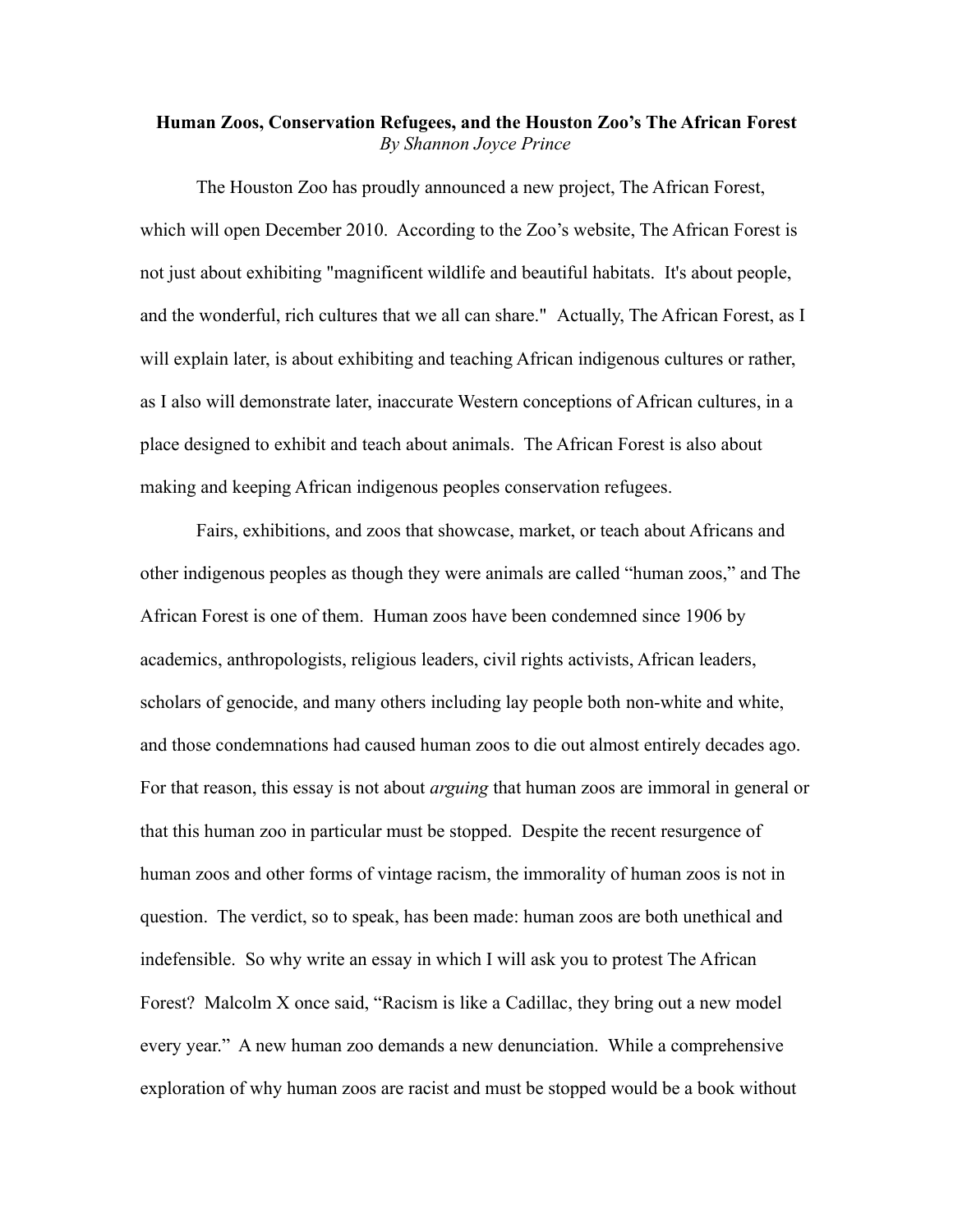end, I will limit myself to an essay length analysis. To avoid reinventing the wheel, a list of sources that provide further information is at the end of this paper. I should mention that some of this essay comes from a letter I sent to the Houston Zoo weeks ago which has not received a response. (As I will note later, zoos ignoring people who protest against human zoos is par for the course.)

I will describe The African Forest in detail later on, but to provide you with a frame for understanding those details, I must first briefly describe the history of human zoos. Human zoos are the most common name for projects that, when they claimed to be educational, referred to themselves as "ethnological expositions" and, when they took no pretenses to hide the base voyeurism they were appealing to, were called "Negro villages." As I mentioned earlier, zoos would exhibit or teach about non-Western peoples, most often Africans, as though they were animals and frequently alongside them. Sometimes the people exhibited were caged or chained, and sometimes their dwellings and home communities were replicated. Due to being taken to environments that wreaked havoc on their immune systems, people frequently died from being exhibited in human zoos. The purpose of human zoos was threefold a) they profited from the public's desire to see "exotic" peoples b) they showed Africans and other indigenous peoples as not being as "advanced," "developed," or "modern" as whites and as existing in a pseudo-scientific space between whites and animals and c) they justified and promoted colonization by exhibiting non-white peoples as trophies of conquest who were inferior to the whites who gazed upon them and thus merited white domination or guidance.

The cultures exhibited in human zoos are always either past, present, or planned future targets of racism, colonialism, neo-colonialism, displacement, slavery,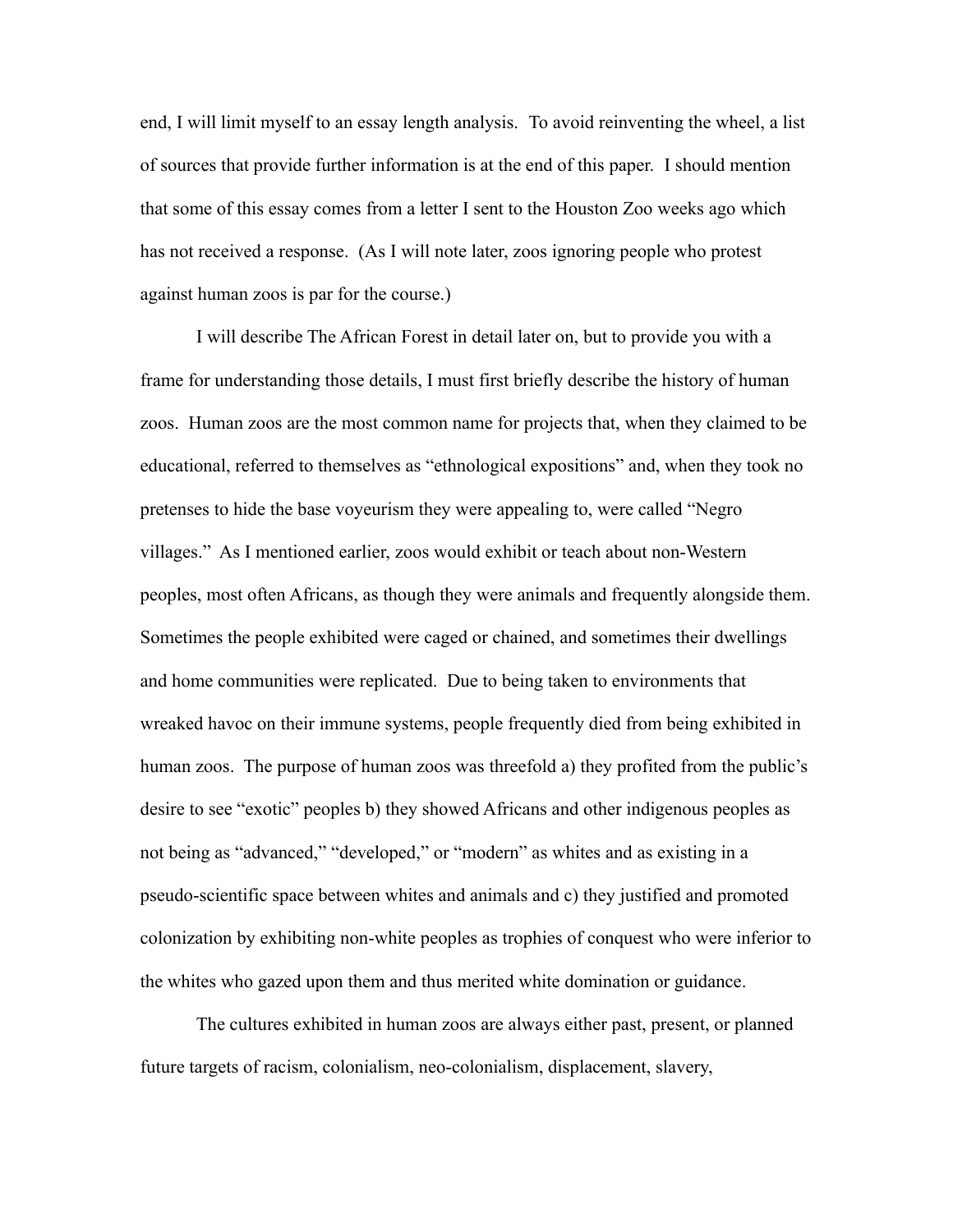Westernization, globalization, "development," forced cultural change, or genocide. To give just a few examples, Ota Benga, a Mbuti pygmy widower who was bought by Samuel Verner (Mr. Benga had been enslaved by the Belgians) and exhibited at the Bronx Zoo alongside an orangutan (so visitors could compare how similar the two of them were) was the only member of his family to survive a slaughter carried out by the forces of Leopold II, the king of Belgium. Leopold's forces would ultimately kill up to fifteen million Congolese black people. Ishi was a Native American man exhibited in the Museum of Anthropology at Parnassus. He was the last surviving member of the Yana people – the result of massacres after gold was discovered on his people's land. Saartjie Baartman was a Khoi-San woman exhibited in a cage by an animal trainer because the buttocks and genitals of her people's women were thought by Westerners to be freakish. After her death she was dissected. Her brain and genitals were pickled and kept in the Musée de l'Homme in Paris, and the French did not return her remains to South Africa until 2002 despite Nelson Mandela having begun an international campaign for their repatriation in 1994. At the time when Ms. Baartman left South Africa, a British traveler noted that he hadn't seen more than twenty of Ms. Baartman's people "not in servitude of the Dutch."[i](#page-38-0) Filipinos were exhibited in the 1904 St. Louis World's Fair. Between 1899 and 1902 nearly one and a half million Filipinos were killed by the U.S. $^{\text{ii}}$  $^{\text{ii}}$  $^{\text{ii}}$ 

As these examples show, there are two rules human zoos follow. First, white people are not exhibited as or alongside animals – only non-whites are. While the Houston Zoo website may refer to "cultures we all can share," only some cultures get put in the zoo. Second, human zoos purposefully, not randomly, pick cultures to exhibit. Whites who were/are racist know that they can't displace, enslave, colonize, dominate, or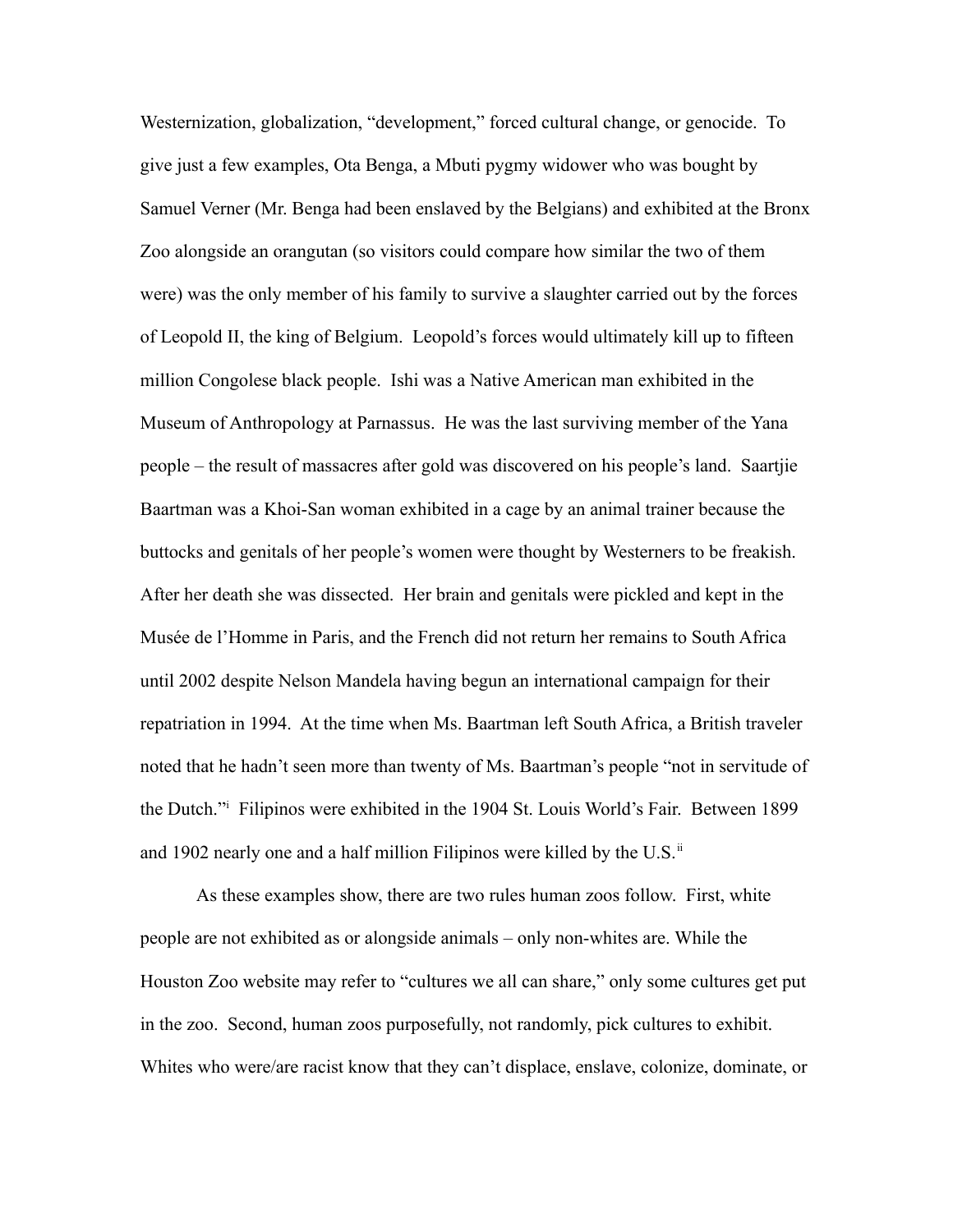eradicate fellow humans. Human zoos allowed and still allow targeted non-whites to be redefined as animals in Western, European, or First World spaces in order to justify white past, current, or planned mistreatment of non-white peoples in the non-white peoples' homelands.

Human zoos were concomitant with disturbing museological practices that continue to this day. Africans and indigenous people were and are exhibited in natural history museums as though they are not human. Whites typically are not and have not been exhibited among nature and animals in natural history museums. Furthermore, nonwhite art, technology, tools, etc. are called "artifacts" while the corresponding objects of whites are deemed "art," "technology," or "tools," etc. African and indigenous art was and is placed in museums of natural history. White art is placed in art museums. Nonwhite peoples have long condemned racist museological practices that first posit a nature/human dichotomy and then relegate only non-white peoples to the non-human realm of nature while defining whites as the only humans and humans as only white.<sup>[iii](#page-38-2)</sup>

Now that you have some historical context, let's examine the human zoo in question. According to the Zoo's website, The African Forest includes an "African Marketplace Plaza" selling gifts from "from all over the world" and offering dining with a "view of giraffes;" a "Pygmy Village and Campground" showcasing "African art, history, and folklore" where visitors cans stay overnight; "Pygmy Huts" where visitors will be educated about pygmies and "African culture," hear stories, and be able to stay overnight; a "Storytelling Fire Pit;" an "Outpost" where visitors, while getting refreshments, will view posters "promoting ecotourism, conservation messages, and African wildlife refuges;" a "Communications Hut and Conservation Kiosk" where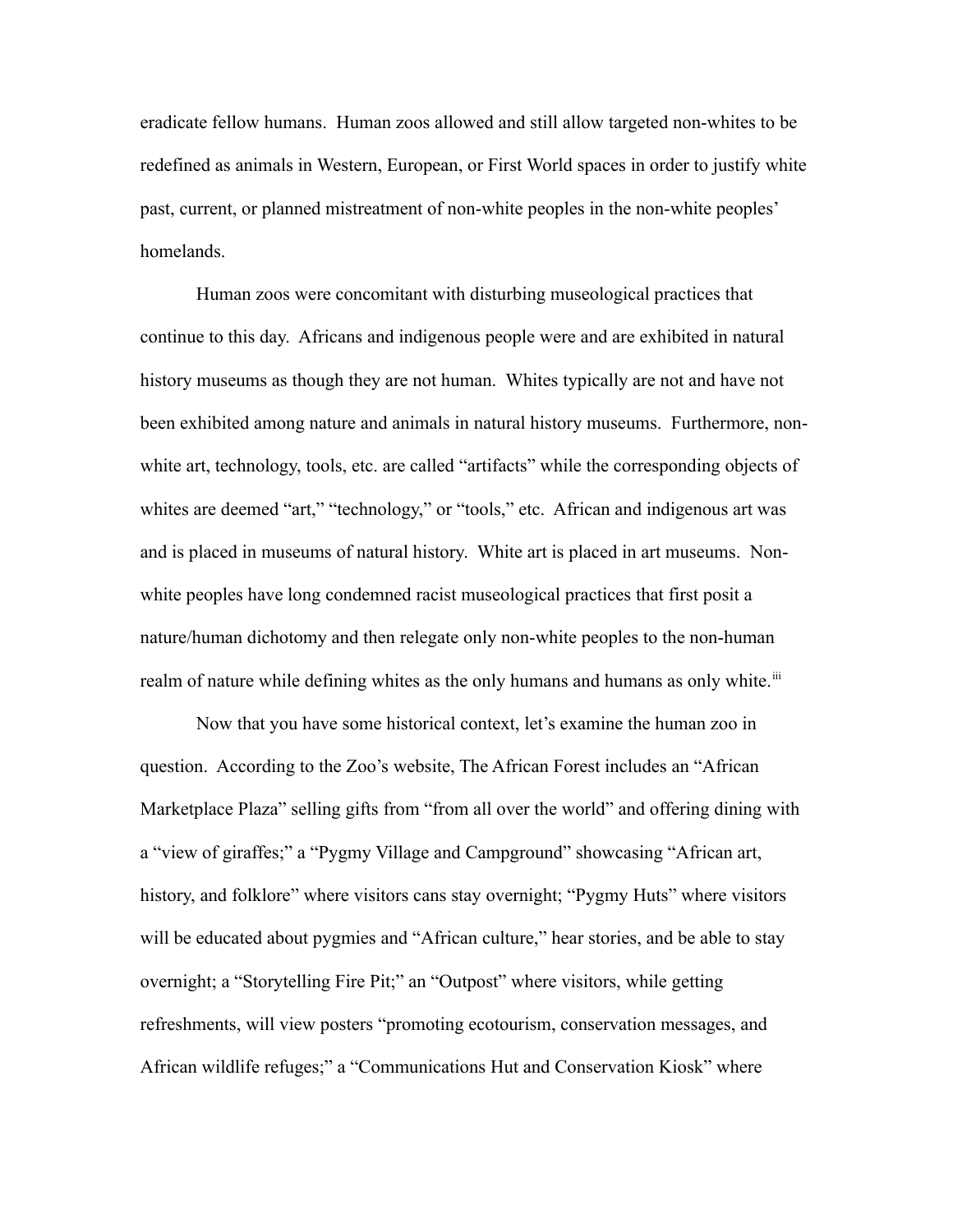"visitors will use a replicated shortwave radio and listen in on simulated conversations taking place throughout Africa;" a "Rustic Outdoor Shower" representing the fact that the fictional "Pygmy Village" "recently got running water" where children can "cool off;" a section of the "Pygmy Village" where children can handle "African musical instruments and artifacts;" and "Tree House Specimen Cabinets" that showcase "objects, artifacts, and artwork."[iv](#page-38-3)

Clearly The African Forest falls neatly into the contemptible tradition of its human zoo predecessors, replicating a non-white village, a place where non-white humans live, in a zoo among the habitats where animals live. In doing so, The African Forest is following a pattern Jan Pieterse describes saying, "Exhibits of non-western peoples were first organized by zoos, apparently on the grounds that with exotic animals went matching people, and probably making use of the same trade connections. In Germany such exhibits were organized by the Hamburg animal trader and zoo director Carl Hagenbeck. In his memoirs he refers to them as 'anthropological-zoological exhibits.' ...Thus during the heydays of imperialism many exhibits of peoples were organized: against payment the public were shown negroes, Indians, Asians, situated in their own dwellings. In colonial ethnography the colonized were turned into objects of knowledge, in the colonial exhibit they were turned into spectacles."<sup>[v](#page-38-4)</sup>.

The Zoo also states that very few people will get to travel to Africa, but many more people will be able to visit The African Forest. As Kurt Jonassohn remarked in his paper "On A Neglected Aspect Of Western Racism" which was presented at a meeting of the Association of Genocide Scholars, "As mentioned above, these [non-white people] had been brought to Europe by the early explorers. While some of them were taught to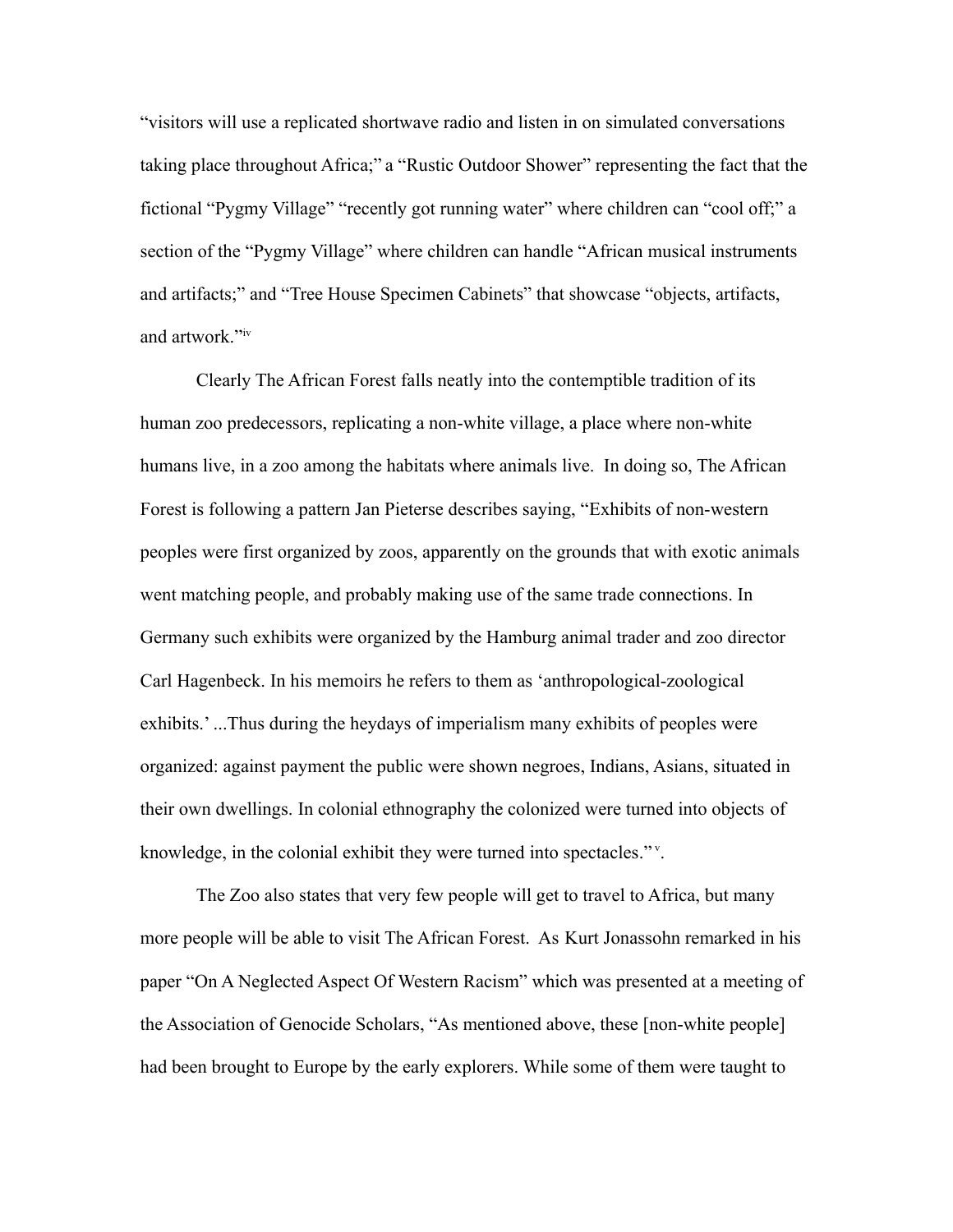perform simple household tasks, they served primarily to demonstrate the wealth of their owners and to impress their peers. But they were not accessible to a wider public. By the late nineteenth century, the movements toward democratization, universal public education, and greater equality in the distribution of wealth, expanded the participation of people in all aspects of the life of the community. Visits to zoological gardens, regional exhibitions, and world fairs were a significant part of both entertainment and education." In other words, human zoos have always claimed that they were simply pursuing the noble goal of democratizing access to other cultures. The African Forest functions exactly as Pieterse and Jonassohn describe, but it's problematic for several more reasons.

First, Africa is not a monolith despite how The African Forest presents the continent. By exhibiting Africa as monolithic, the Zoo is miseducating visitors. There is no such thing as an "African forest," "African marketplace," or "African culture." Africa is a continent of fifty-three nations and even more cultures. For example, there are over five hundred languages spoken in Nigeria alone. One may speak of a Ugandan forest, Yoruba marketplace, or Xhosa culture, but Africa is such a diverse continent that the idea of, for example, an "African marketplace" is meaningless. If the Zoo had any real interest in actually making The African Forest educational, it would make sure their information was accurate and wasn't going to leave visitors more misinformed and ignorant about Africa than when they arrived. A promotional video on the Zoo's website then goes on to say that "The African Forest" is really the central African forest, but geographical detail is missing both in the project's name and in descriptions of its various facets, clearly indicating that the Zoo considers Africa and its various parts interchangeable.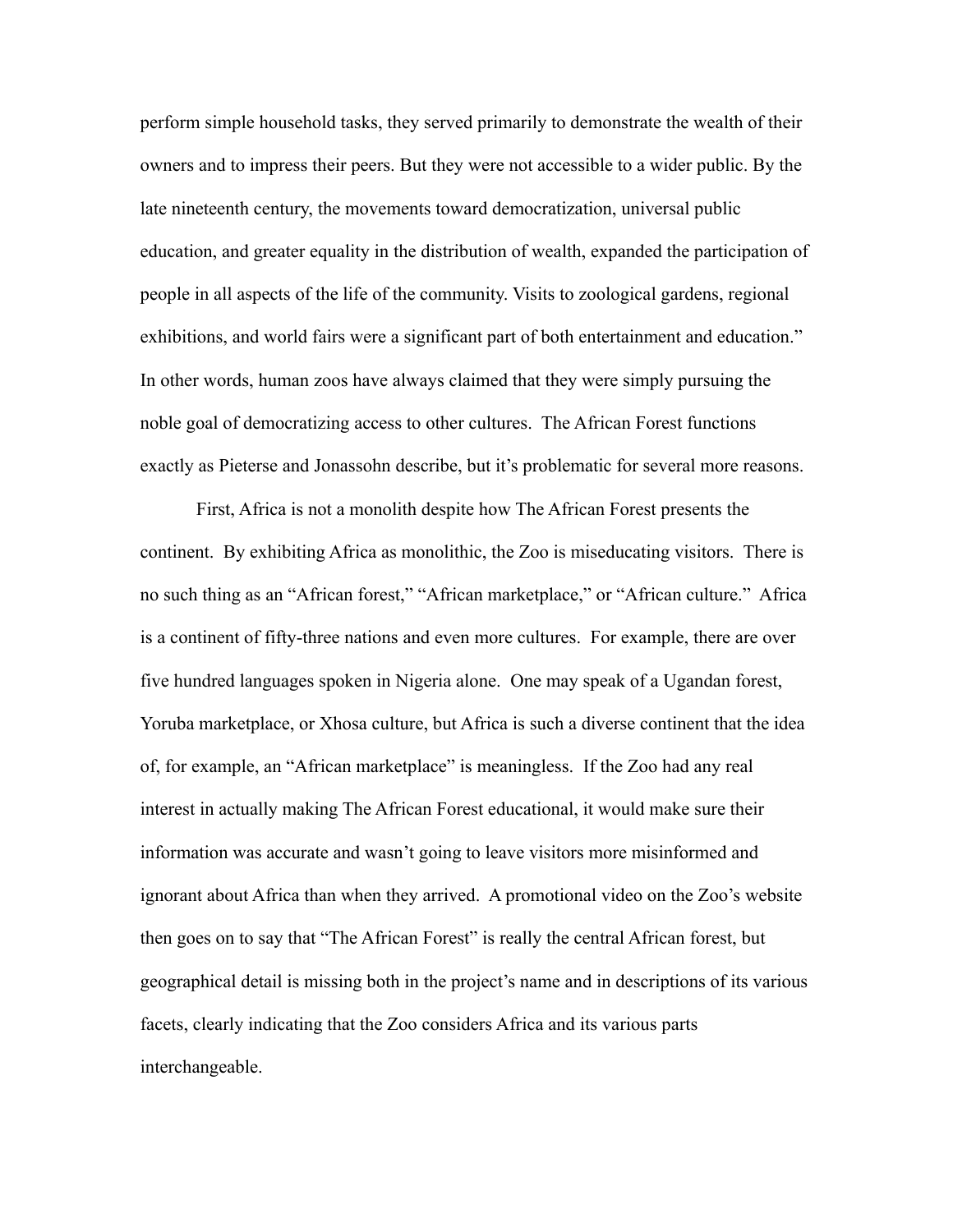Imagine if the Zoo were doing an exhibit on Europe and one clichéd section of the continent – the windmills and tulips of the Netherlands, the canals and gondolas of Venice, or the small rustic villages and mule drawn wagons of Serbia – were meant to represent the whole. Everyone would find such an exhibit problematic, ignorant, and inaccurate – not educational, and certainly the Zoo wouldn't be promoting the exhibit as a way to experience "the life of a continent" or "travel to Europe" the way the Zoo's website promotes The African Forest. The continent of Europe and each of its various nations are given respect, so no country is made to stand for all the others and no part is allowed to replace all the others and define itself as "Europe." However, when it comes to Africa, erroneous synecdoche is the rule.

Furthermore, we don't go to the zoo to learn about how Europeans live. If someone wanted to learn about Europe or pretend they were traveling to Europe he or she would be told to visit a library or museum. Only someone wanting to learn more about or experience a non-white continent would be directed to the zoo.

Modern human zoos always, ignorantly, treat Africa as a monolith while laughably pretending to be educational. A human zoo in Germany put on in 2005 called itself an "African village." An American human zoo that was put on in 2007 called itself the "Massai Journey" yet also boasted an "African Savanna" and "African Village." At the Houston Zoo, Africa has no meaning beyond the imaginings of the West. Africa is a synecdoche for everything and everything is a synecdoche for Africa. The "African Marketplace" sells gifts from all over the world – so anything foreign is African and Africa is anything foreign, yet "pygmies" are the one culture singled out for attention on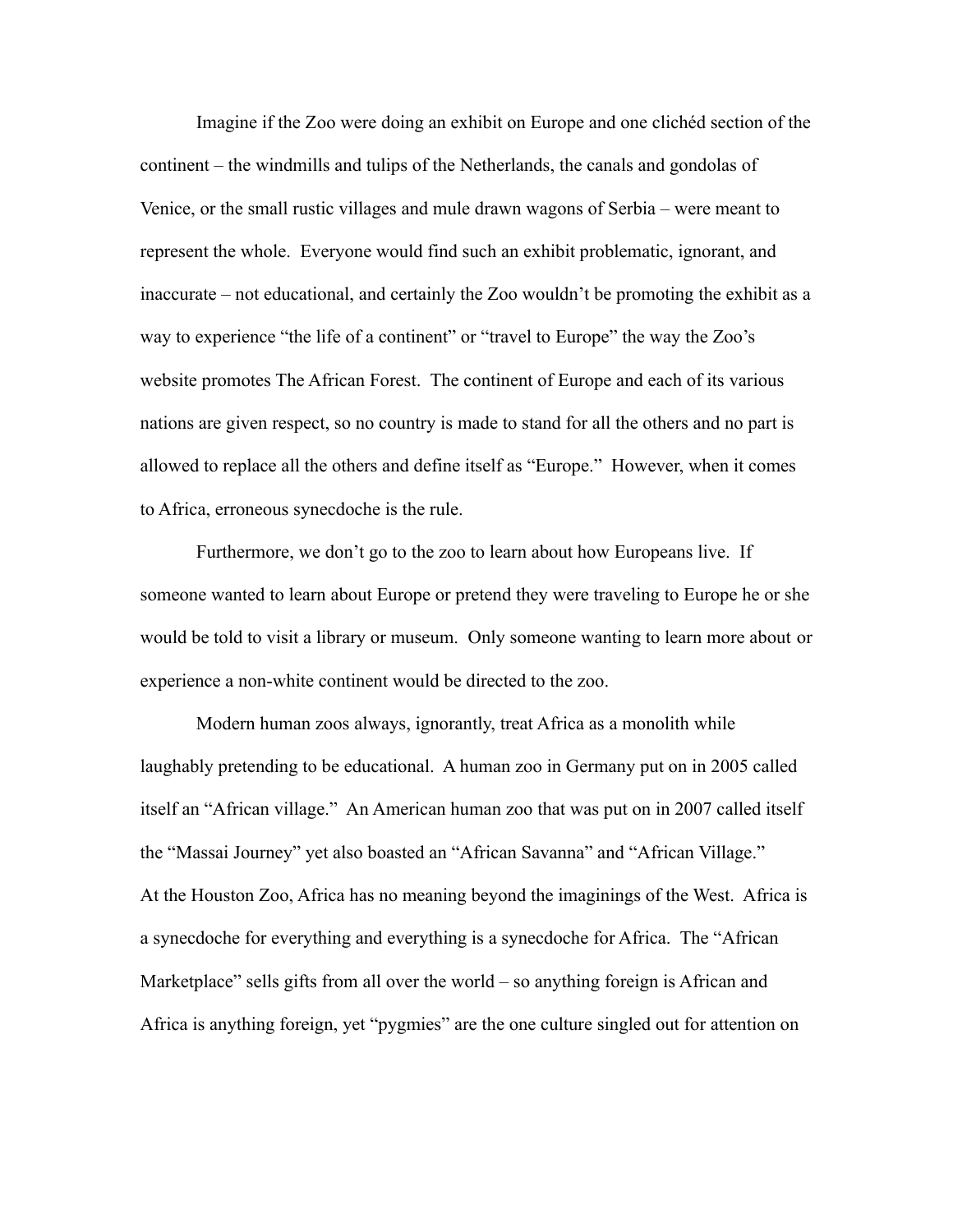the Zoo's website. Apparently, pygmies stand in for all Africans, and all Africans are more or less pygmies.

The ironic part of representing all Africa in the context of the central African forest is that certain aspects of both Africa in general and central Africa in particular are conspicuously absent from this "everything but the kitchen sink" approach. Why are the metropolises, skyscrapers, boutiques, and movie theaters of Africa missing while The African Forest shows off the village that just got running water? Why is only folklore being shared? Why not teach about the epic poems that rival the Odyssey and Iliad, about the brilliant historical and contemporary richness of Africa's technology, science, philosophy, or university systems to name just few arenas of knowledge where the continent shines? (And no, I'm not romanticizing Africa. Read some Basil Davis, nonfiction Chinua Achebe, or Herodotus.) I am emphatically against the idea that there is anything less modern about a "Pygmy hut" than a glass and steel tower, but the Zoo is only showing aspects of Africa that fit Western stereotypes of cultural anachronism and primitivism. (Some might argue that features of urban life wouldn't be appropriate to include as urban dwellers do not live in harmony with nature. That argument ignores the facts that a) environmental justice activists and non-white people define nature as being everywhere in contrast to the predominantly white belief that nature means rural or wild<sup>[vi](#page-38-5)</sup> and b) as I will explain later, The African Forest teaches the lie that rural indigenous Africans in fact don't live in harmony with nature.)

Beyond the fact that Africa is not a monolith, central Africa is also not a monolith. Just as central Europe contains several countries that are culturally distinct from each other such as Germany, Switzerland, and Slovenia, central Africa contains [Burundi,](http://en.wikipedia.org/wiki/Burundi) the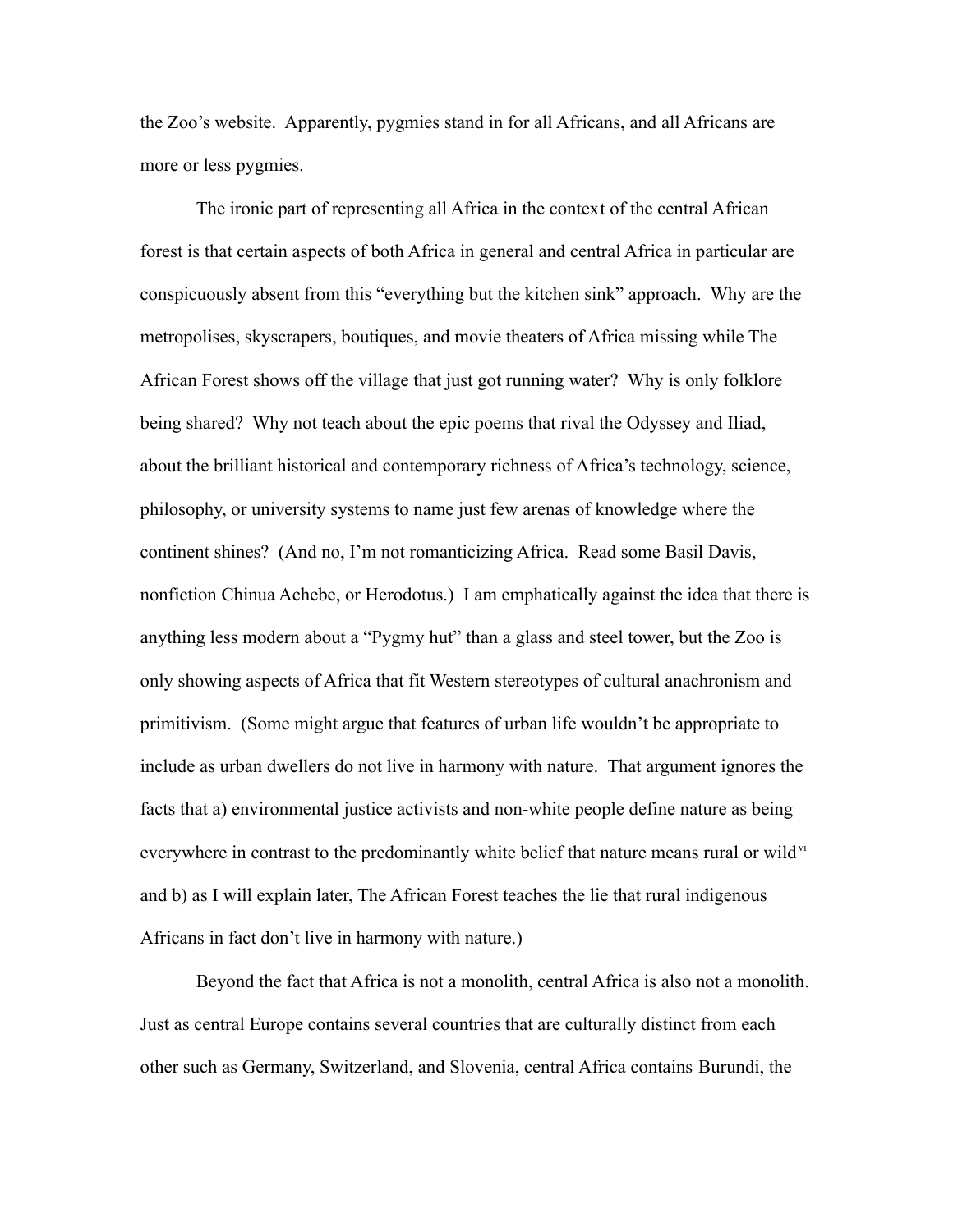[Central African Republic,](http://en.wikipedia.org/wiki/Central_African_Republic) [Chad,](http://en.wikipedia.org/wiki/Chad) the [Democratic Republic of the Congo,](http://en.wikipedia.org/wiki/Democratic_Republic_of_the_Congo) and [Rwanda.](http://en.wikipedia.org/wiki/Rwanda) These countries, in turn, host multiple ethnic groups. Therefore, it's problematic that in a website video the Zoo refers to "the culture of central Africa," as though there were only one, just as it would be problematic to refer to "the culture of central Europe."

I said earlier that Africans and indigenous peoples are the peoples deemed worthy of being placed in the zoo – but whites place one particular people in the zoo more frequently that any other – pygmies. If Africans in general are seen as being exotic, less than human, and physically different from whites, pygmies are Africans par excellence. The tradition of exhibiting pygmies began with the aforementioned Ota Benga. After he was bought by Samuel Verner, he was exhibited at a human zoo at the 1904 St. Louis World's Fair, dressed in a duck costume and showcased at the American Museum of Natural History, and exhibited in the Bronx Zoo's Monkey House.<sup>[vii](#page-38-6)</sup> Madison Grant, defending the dehumanization of Ota Benga against the protests of black preachers in his racist pseudo-scientific work *The Passing of the Great Race*, said that he and other whites should not take orders from black religious leaders. At age thirty-two Mr. Benga committed suicide.

To give two examples, the Brussels 1958 World's Fair contained a pygmy village.<sup>[viii](#page-38-7)</sup> Recently a zoo in Norfolk, Virginia put on a pygmy human zoo as well. Why is this so? Pygmies are treated by many whites as though they aren't human or as though their smaller physical stature represents a smaller share of humanity. For example, when Newt Gingrich wanted to criticize would be Republican presidential candidates he called them "pygmies."[ix](#page-38-8) Beyond the fact that all blacks are essentialized and mistreated for their physical appearance – for example, the color of their skin – pygmies are almost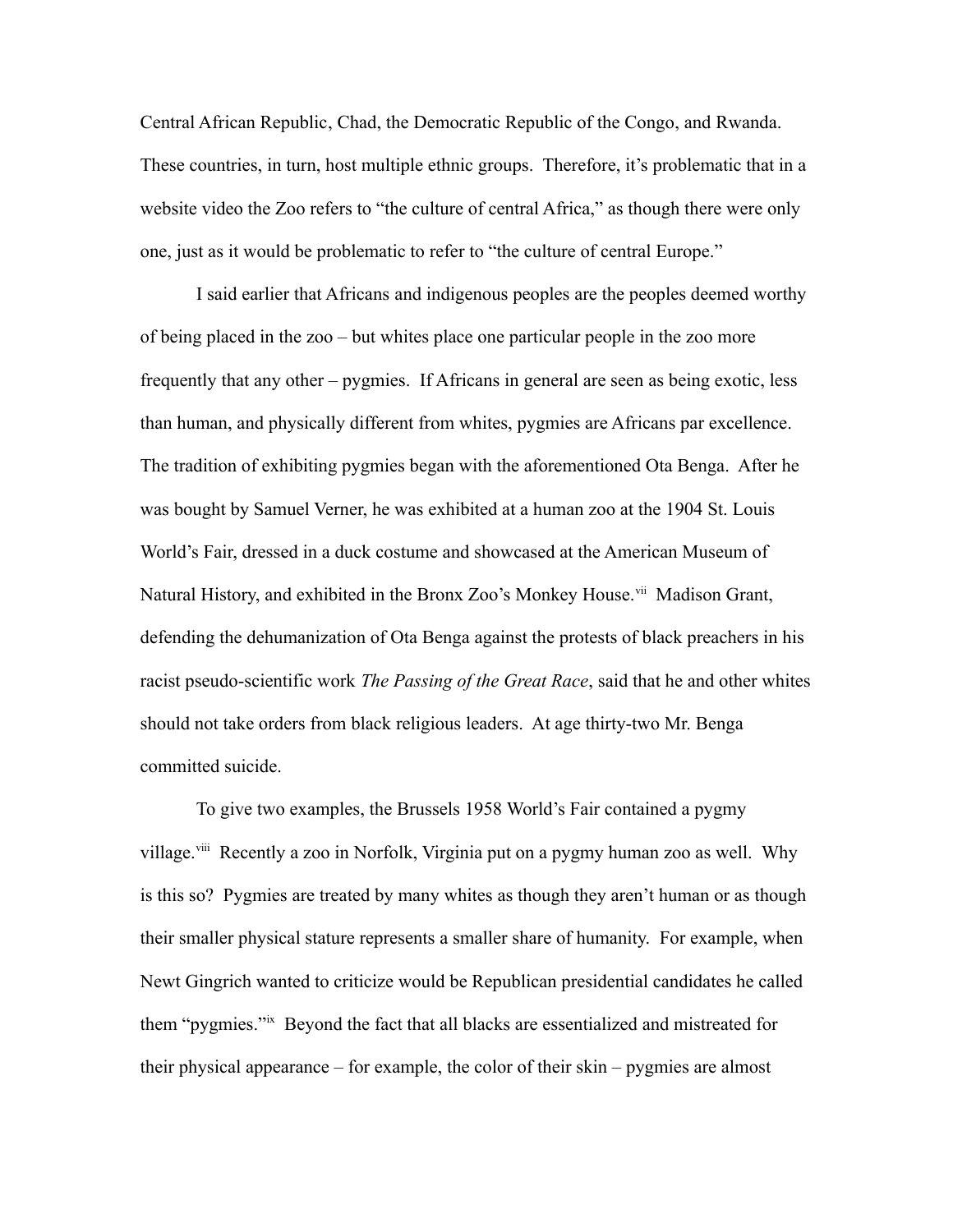defined entirely by their physical stature. Rarely are they called the names of their various ethnic groups such as Baka, Mbuti, or Twa – they are simply labeled pygmies. While it isn't disrespectful to speak collectively of multiple pygmy ethnic groups as pygmies, the Zoo doesn't bother to name the village it's creating a Baka, Mbuti, or Twa village. But as the Zoo is educating its visitors that all Africans are the same and all central Africans are the same, perhaps all pygmy groups are the same, too.

If the Zoo decides to respond to those who protest The African Forest, the Zoo may try to dishonestly claim that, for various reasons, The African Forest is not part of the human zoo tradition but is about celebrating multiculturalism and biodiversity and making life better for people and animals alike, but the legacy of older human zoos directly informs the Zoo's decisions about which people to e[x](#page-38-9)hibit.<sup>x</sup> Despite the fact that Europe has incredible animals, the Zoo is not putting "European culture" on display. The Zoo chose to include African peoples because that's who older human zoos showed, and of all the peoples in Africa, the Zoo is choosing to focus on pygmies because, again, they're the preferred people for human zoos.

What's particularly chilling about this legacy is that pygmies, like Jewish people, are victims of genocide. Fifteen million people, including six million Jewish men, women, and children, were killed in the Holocaust, and fifteen million pygmy and other black Congolese men, women, and children were killed under King Leopold. Both Jews and pygmies, at the time of their holocausts, were being compared to animals to justify their treatment, and pygmy culture was being exhibited in zoos – pygmy culture is *still* being exhibited in zoos. Would anyone tolerate singling out Jewish people and placing a "Jewish village" in a zoo surrounded by animal habitats? Wouldn't people find it bizarre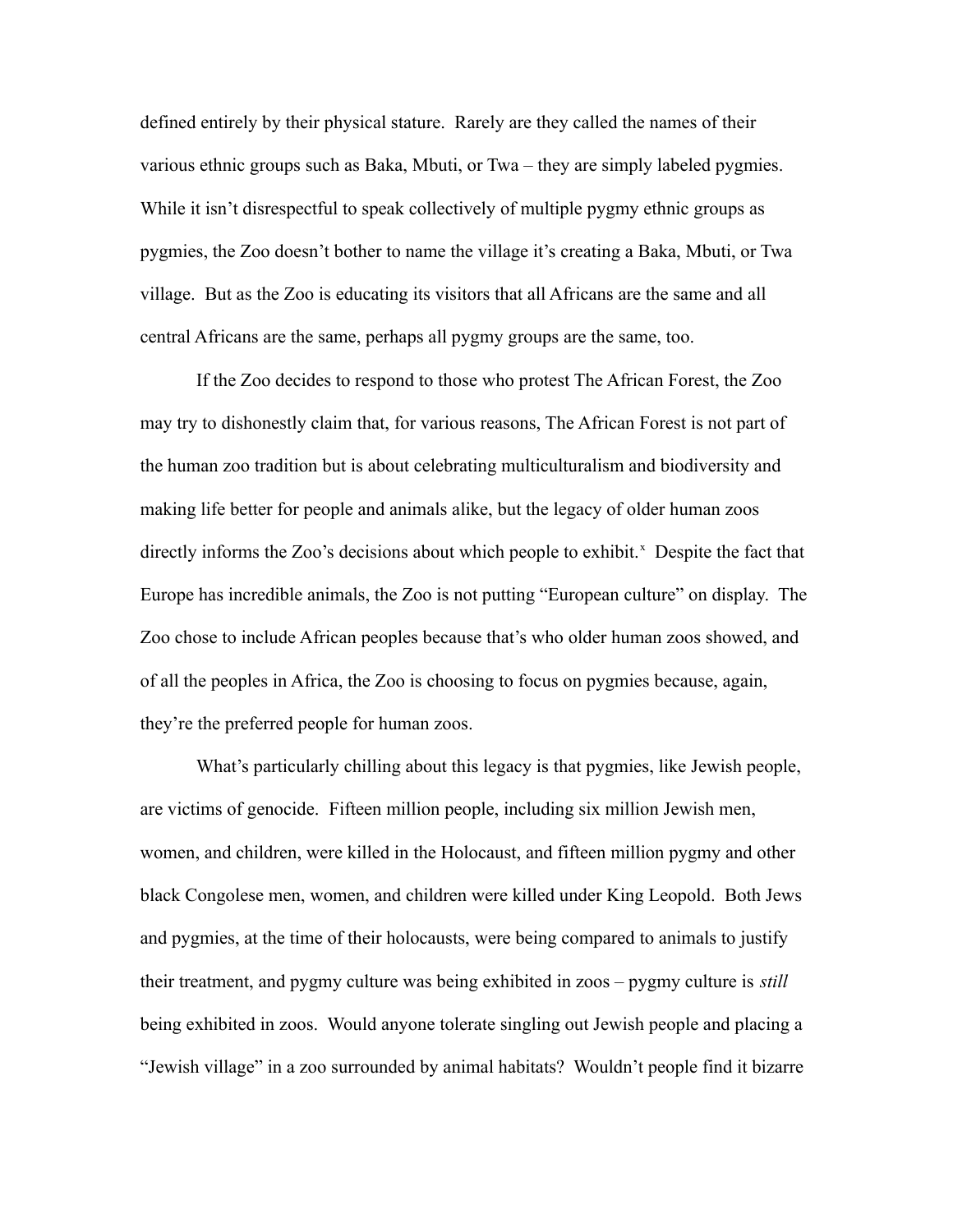at best, sinister at worst, and anti-Semitic at the least to have Jewish homes, musical instruments, and art next to beasts? Since pygmies, like Jewish people, are victims of genocide and dehumanization, they are one of the last peoples who should be placed in a zoo. I doubt that any zoo could move forward with a plan to put Jewish culture in the zoo. The fact that it's considered acceptable and desirable to put pygmy cultures in zoos has horrifying implications.

Human zoos past and present, including The African Forest, both exist in a context of and perpetuate racism. Africans have always been considered non-human animals in America. If you visit [http://docsouth.unc.edu/,](http://docsouth.unc.edu/) a website that offers an extensive collection of "primary resources for the study of southern history, literature, and culture" and simply enter "ape," "monkey," "gorilla," or similar words in the website's search engine, you will bring forth text after text of antebellum and Reconstruction era whites comparing blacks to non-human primates. One particular text found here:<http://docsouth.unc.edu/fpn/oconnor/oconnor.html> tells a pertinent Reconstruction era story that, due to the fact that I've see in recounted in more than one text from that time, seems to have been a well circulated urban legend.

The text says, "There is a story told of a field hand going to a circus and saying to a very big, black ape, 'Good mawnin', sah.' The ape remained silent. 'Why don't you talk to me, mistah?' the darkey said; 'you looks jes' like my poor brer John, who is done dead.' The ape blinked sympathetically, but made no reply. Then the darkey's face broke into a smile, and he said, 'You sho'ly is wise, sah; 'cause ef you said anything de white folks would cut off yo' tail, put a hoe in yo' hand, and set you to work plantin' cotton.'"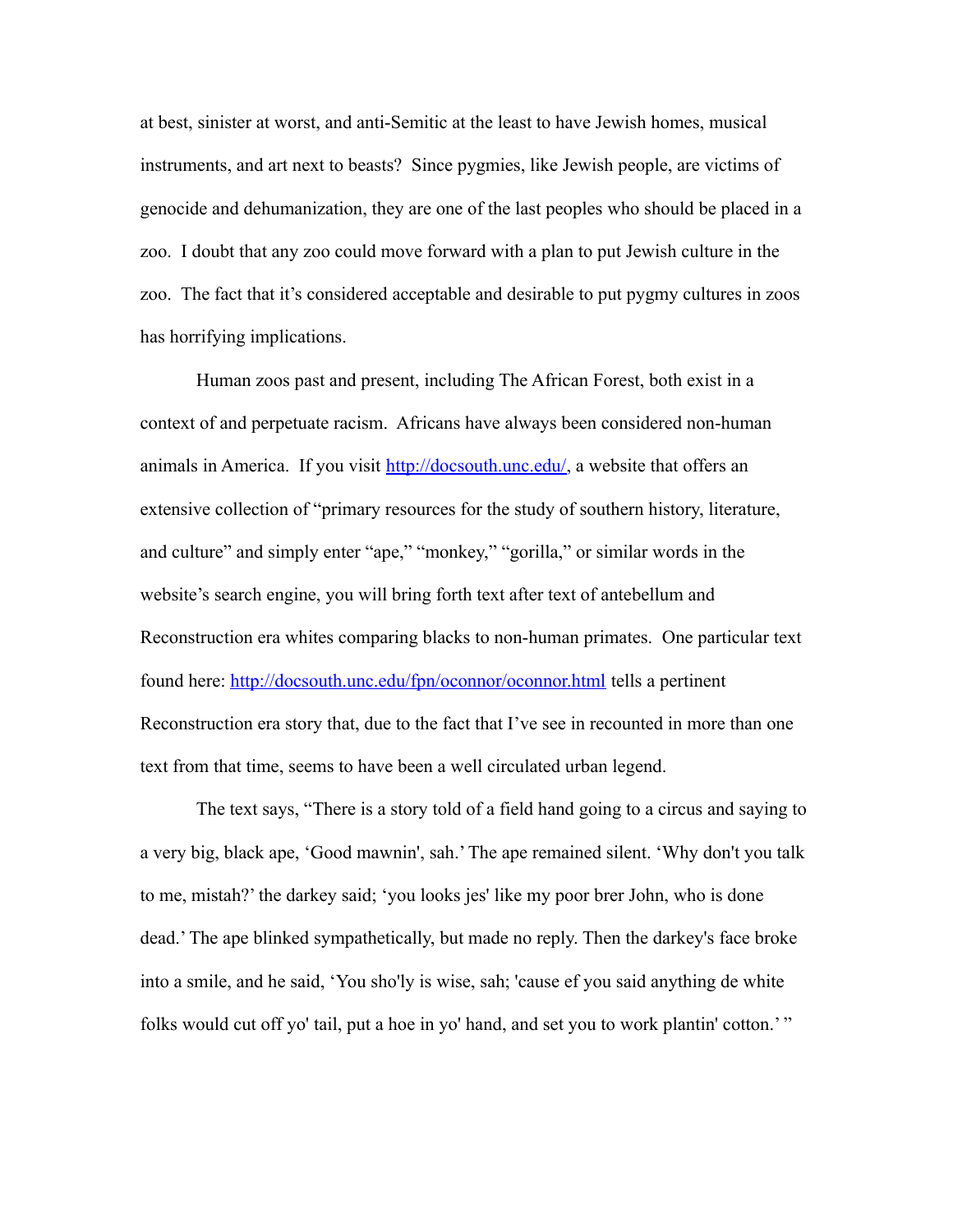In the Reconstruction era many white people said black people were not human but animal, or at least close to animal, and they emphasized that claim by spreading the rumor that black people couldn't distinguish themselves from animals and that *black people wouldn't blink at seeing what they believed to be another black person on display in the manner that animals are displayed*. But that was just the Reconstruction era, correct? No one treats people of African descent in that manner anymore, right?

A recent paper "Not Yet Human: Implicit Knowledge, Historical Dehumanization and Contemporary Consequences" written by psychologists at Stanford, Pennsylvania State University, and University of California-Berkeley states that blacks are still subconsciously linked to apes by people born after the civil rights movement. $x_i$  As the website Science Blog describes in its article on the paper, "in hundreds of news stories from 1979 to 1999 in the Philadelphia Inquirer, African Americans convicted of capital crimes were about four times more likely than whites convicted of capital crimes to be described with ape-relevant language, such as 'barbaric,' 'beast,' 'brute,' 'savage' and 'wild.' " The psychologists found that, "Those who are implicitly portrayed as more apelike in these articles are more likely to be executed by the state than those who are not." Furthermore, Science Blog states, "the findings show that society is more likely to condone violence against black criminal suspects as a result of its broader inability to accept African Americans as fully human, according to the researchers." But one study doesn't necessarily prove anything, right?

A 2009 article from a parenting website begins as follows, "A girl in 9-year-old Malik Jones' class called him a monkey and said he was dirty. Other students started repeating the girl's words. When Malik touched something, classmates would wipe the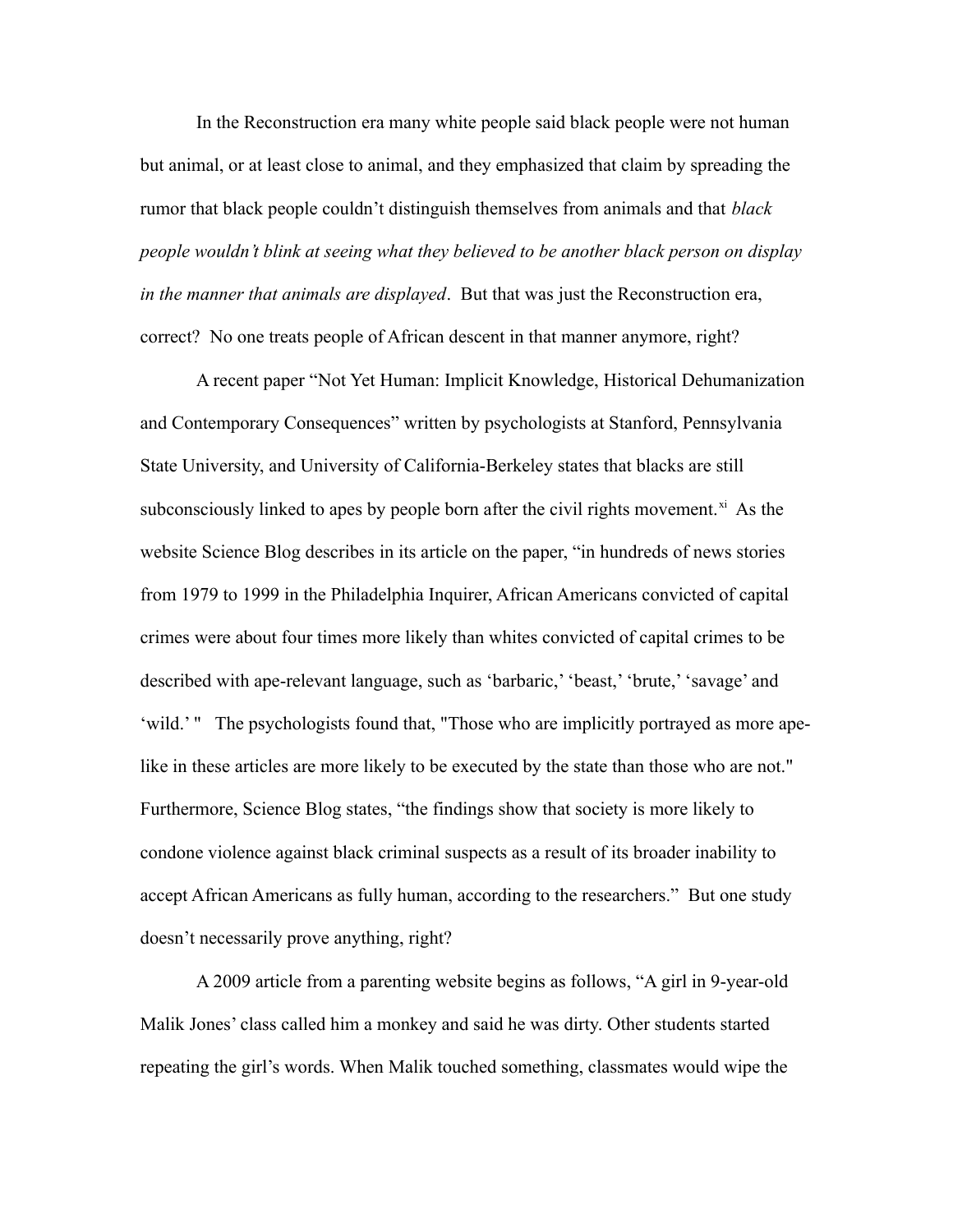spot he had touched. Malik is one of three African American students in his elementary school class in Brooklyn."<sup>[xii](#page-38-11)</sup> It sounds as though Malik's classmate was just echoing the attitudes of adults. After all, recently a Republican activist said that a gorilla who had escaped from the zoo was an ancestor of Michelle Obama. Her husband, President Obama, was compared to a chimpanzee in a comic run by the New York Post. The Dresden Zoo did the New York Post one better by naming a real baby baboon after Obama.<sup>[xiii](#page-38-12)</sup> If you couldn't make it to Dresden, there was no need to fear – David and Elizabeth Lawson started selling Obama monkey toys in 2008.<sup>[xiv](#page-38-13)</sup> In Europe, black soccer players are regularly taunted with bananas. Costco recently sold a black baby doll called "Lil' Monkey" that held a banana.<sup>[xv](#page-38-14)</sup>

Black men have been repeatedly portrayed as King Kong in the past couple of years. LeBron James was photographed playing King Kong to Giselle Bundchen's Fay Wray. Lest you think I'm seeing racism where it doesn't exist, Giselle's dress is even the same very specific shade of green as Fay Wray's in an original King Kong poster.<sup>[xvi](#page-38-15)</sup> Kanye West and Lady Gaga have also been photographed as King Kong and Fay Wray, and a book on feminism entitled *It's a Jungle Out There* by Amanda Marcotte was illustrated with pictures of white women assailed by simian black savages.<sup>[xvii](#page-38-16)</sup> This movie poster for *The Blindside* <http://www.imdb.com/media/rm3647637760/tt0878804> is part of the King Kong cannon as well.

The Southern Poverty Law Center states that racist websites "offer a window into some of the most important ideological and other discussions going on in the racist movement."[xviii](#page-38-17) Members of Stormfront, a major neo-Nazi and white supremacist forum, discuss blacks the same way the antebellum and Reconstruction era whites whose words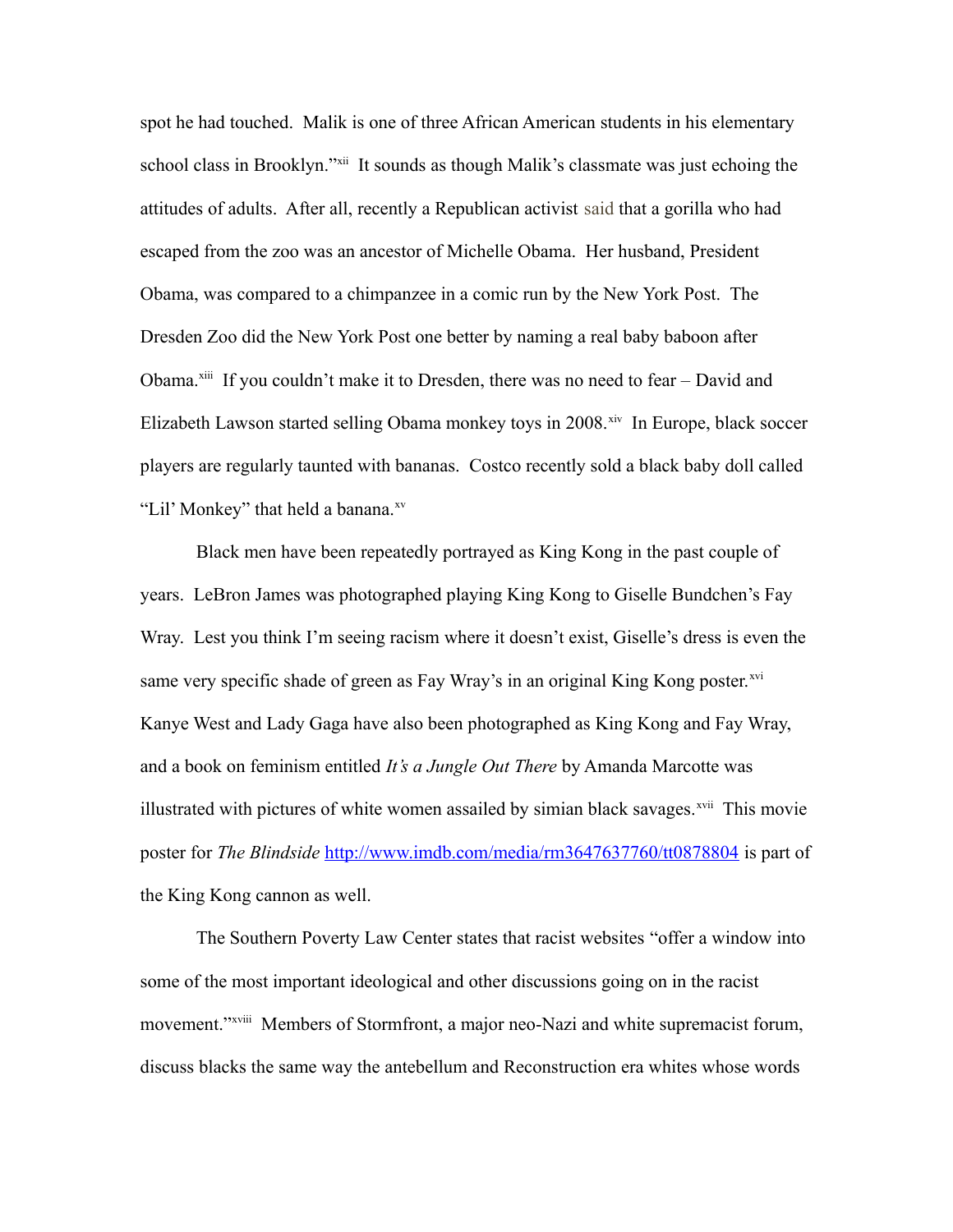are archived on<http://docsouth.unc.edu/>did. Blacks, or "negroes," as we are referred to on Stormfront, are likened to all manner of non-human primates and other animals, and it is frequently said that we belong, of all places, in the zoo. Special opprobrium is directed at Africans, and, naturally, pygmies.

In one forum thread titled "Human zoo," a Stormfront member reposts an excerpt from wikipedia's article on human zoos (found here:

[http://en.wikipedia.org/wiki/Human\\_zoo](http://en.wikipedia.org/wiki/Human_zoo) .) [xix](#page-38-18) A fellow white supremacist comments "Ha ha. They had it right!" A Stormfront member references Ota Benga in another thread entitled "Monkey exhibit at Bronx zoo" saying, "Oh, yes they did and how appropriate that they thought of the idea. I say bring back the exhibit! I want to learn more about Ota!"<sup>[xx](#page-38-19)</sup> Another member adds, "I was riding the train at the local zoo passing the monkey house. I told all the kids on our train to wave at the monkeys. Right on cue a pack of negroes came out of the monkey house and started waving back. I thought I was going to bust a gut..."

As I said earlier, it is impossible to recount the infinite reasons why human zoos are inappropriate, but this lengthy list of recent examples of black dehumanization from a far larger pool of racist events shows that blacks are still frequently thought of as beasts in both the mainstream and among white supremacists and neo-Nazis. The idea that blacks are animals is pervasive in America. How can anyone think that exhibiting African cultures in a zoo is a good idea in this context? Exhibiting African culture in a zoo only affirms the bigotry that relegates blacks to the sphere of animals. The reason Africans don't belong in the zoo is that many whites believe Africans do belong in the zoo.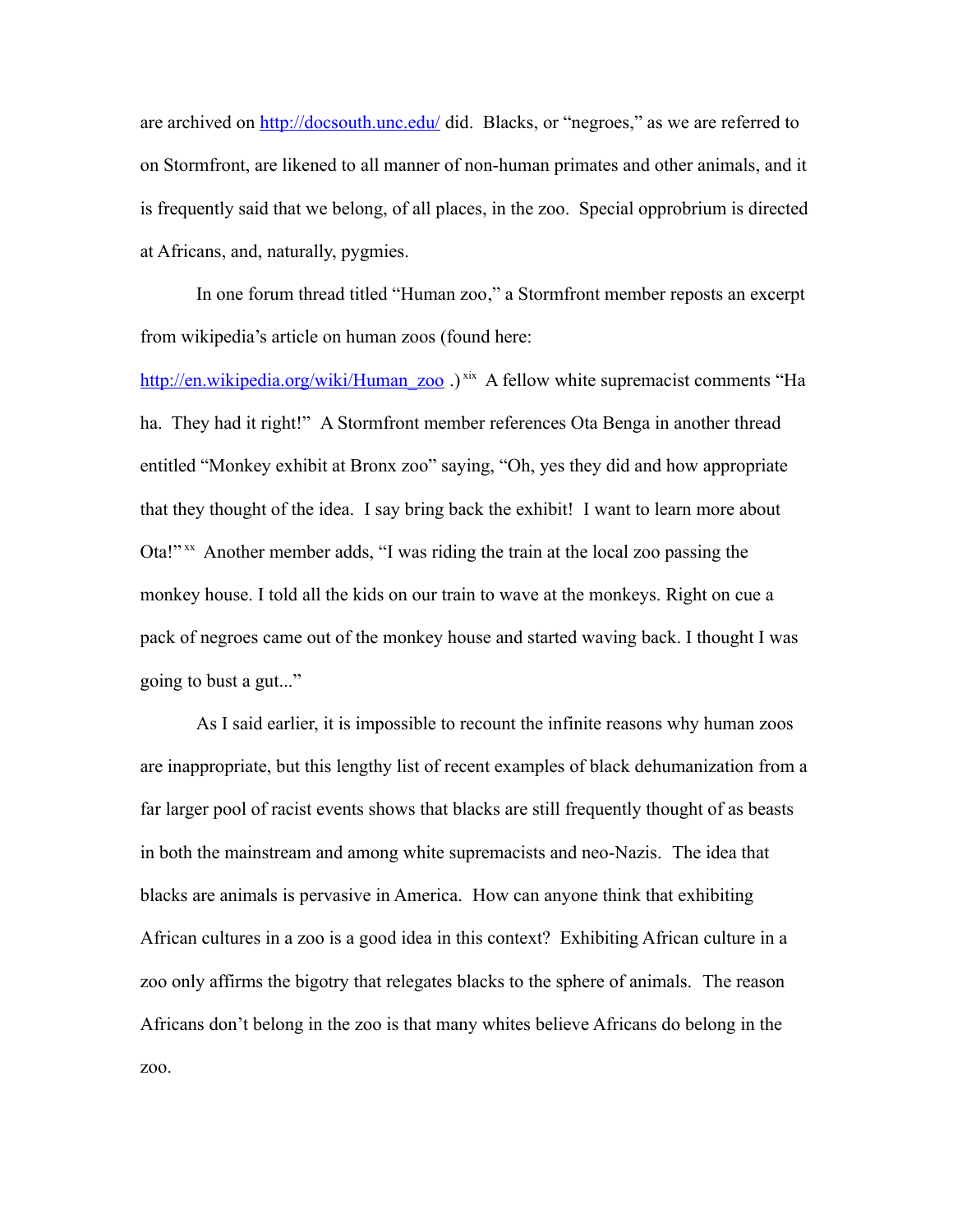In his satirical article "How to Write About Africa," Binyavanga Wainaina mocks the ignorant and stereotypical way Westerners write about his home continent. The Houston Zoo's discourse on The African Forest makes several of the blunders Mr. Wainaina describes, two of them especially having the potential to terribly harm Africans. In his article, Mr. Wainaina suggests, "Always use the word 'Africa' or 'Darkness' or 'Safari' in your title." The African Forest does that. He continues, "In your text, treat Africa as if it were one country." Yep, The African Forest does that, too. Mr. Wainaina says, "Subtitles may include the words 'Zanzibar', 'Masai', 'Zulu', 'Zambezi', 'Congo', 'Nile', 'Big', 'Sky', 'Shadow', 'Drum', 'Sun' or 'Bygone'." And, lo and behold, the Zoo's website promises that visitors to The African Forest will hear the sound of drums in one of the first sentences describing the project. Why drums? Why not ongo trumpets or ieta bow harps? Those instruments come from central Africa. Kids may get to play with replicas of various instruments in the "Pygmy Village and Campground," but it's the sound of drums visitors will hear.

That The African Forest does the things Mr. Wainaina criticizes shows that the Zoo is relying on the laziest stereotyping possible, but there are two clichés Mr. Wainaina denounces that are particularly problematic. The first is "Establish early on that your liberalism is impeccable, and mention near the beginning how much you love Africa… Africa is to be pitied, worshipped or dominated. Whichever angle you take, be sure to leave the strong impression that without your intervention and your important book, Africa is doomed" and "Animals, on the other hand, must be treated as well rounded, complex characters… Any short Africans who live in the jungle or desert may be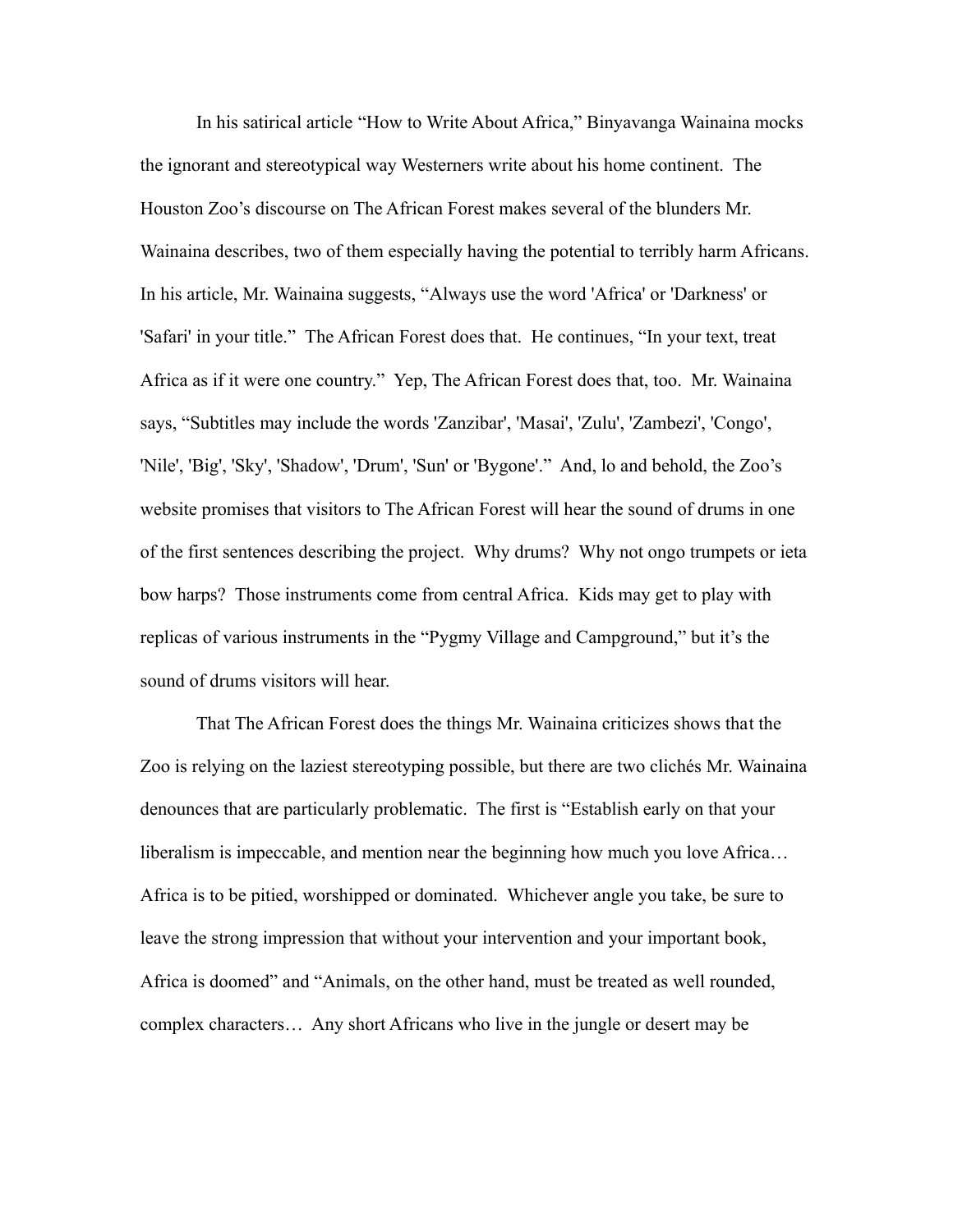portrayed with good humour (unless they are in conflict with an elephant or chimpanzee or gorilla, in which case they are pure evil)."

Earlier in my essay I said, "The cultures exhibited in human zoos are always either past, present, or planned future targets of racism, colonialism, neo-colonialism, displacement, slavery, Westernization, globalization, "development," forced cultural change, or genocide." This human zoo is no exception to the rule. Mr. Wainaina's article provides us with a helpful frame for analyzing the harm The African Forest will do to African people in Africa. As his article says, when framing Africa ignorantly one often employs a) liberalism b) a claimed love of Africa c) a condescending or distorted view of Africa d) a belief that Africa is doomed without Western intervention e) a gaze that sees African animals as more human than African people and f) a gaze that views "short Africans who live in the jungle" (pygmies) as evil when in conflict with animals.

So what does the Zoo freely state about its views on Westerners, Africa's future, African people, and African animals? The Zoo says on its website, "The African Forest will transform the way Houstonians view the world providing visitors with a glimpse into the remote forests of central Africa and the distinctive people that call it home. By understanding and appreciating the challenges these people face, we will be better equipped to work with them to preserve our fragile world and to make it a better place for future generations."[xxi](#page-38-20) A spokesperson for the Zoo stated in the Houston Chronicle, "Traditional zoo exhibits concentrate on animals, what they eat, how big they are and so forth. This delves into habitat; conflict between man and the wild. And it tells these things in story fashion, from beginning to end."[xxii](#page-38-21) The Zoo also said it its description of The African Forest that the project contains an "Outpost" where visitors, while getting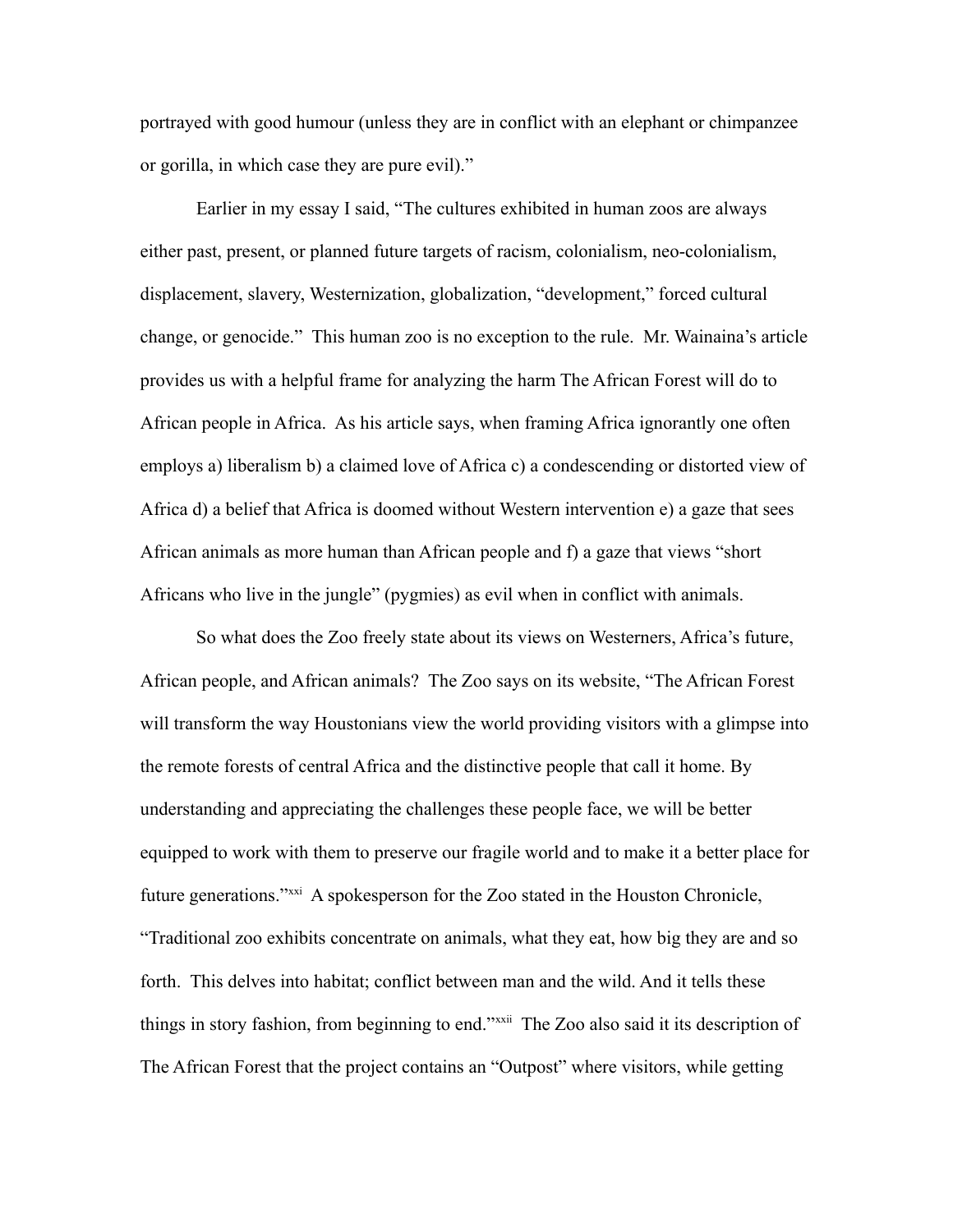refreshments, will view posters "promoting ecotourism, conservation messages, and African wildlife refuges."

Finally, the Zoo's blog states, "What we frequently do not discuss is the human component of wildlife conservation. What are we doing to enact the 'careful preservation and protection of something' if that something is the people who have historically lived side-by-side with the wildlife we intend to protect? To that end, the Houston Zoo's conservation efforts will focus on developing wildlife, habitat, and human community support programs in central Africa in 2010.

'Right now, there are few places left on earth where humans do not co-exist with native wildlife. There are also few national parks and protected areas on earth where humans did not co-exist with wildlife before these park boundaries were put in place. And there are even fewer places where the decision to designate a protected area does not somehow intimately affect the human population living around its borders.

"If the ability for native people to coexist with their habitat is taken away from them without offering a sustainable solution, then wildlife and habitat conservation efforts are bound to fail. The most successful wildlife conservation efforts are those in which indigenous communities are empowered in the management of local natural resources and supported through capacity building programs.

"Model community initiatives lead to socioeconomic and conservation gains by establishing and strengthening alternative community initiatives for sustainable development which can be compatible with the long term conservation of local natural resources. Today, wildlife is much more valuable alive than dead."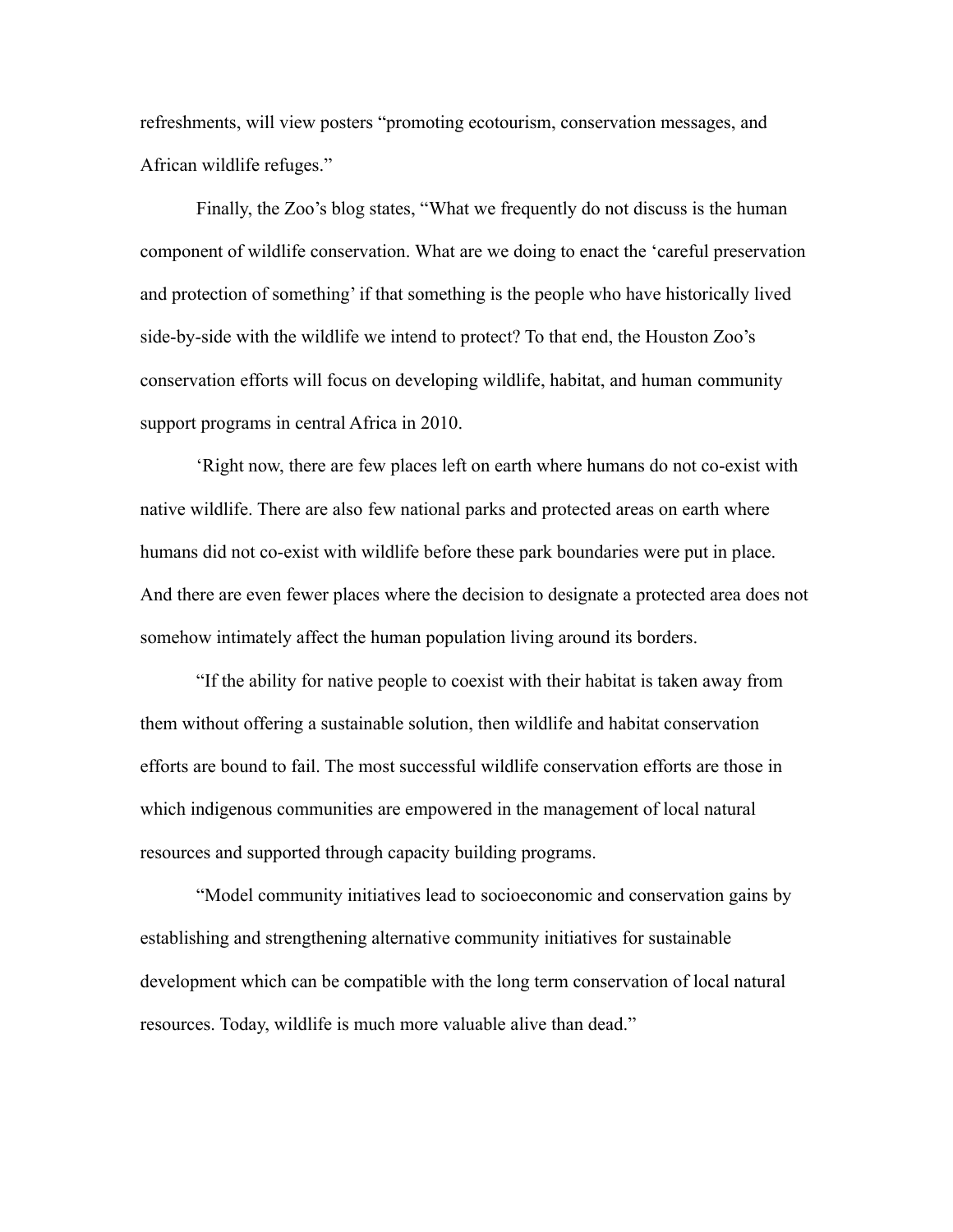Clearly, the Zoo is doing the six things Mr. Wainaina criticizes. The Zoo has picked a liberal cause: being green by protecting the environment and wildlife. The Zoo is claiming a love for Africa – The African Forest is about "the wonderful, rich cultures that we all can share." The Zoo has a condescending and distorted view of Africa – Africans are in conflict with wildlife, and it's ok to violate the human rights of Africans by making them refugees to protect wildlife as long as you give them some alternative development. The Zoo believes Africa is doomed without Western help – we have to protect imperiled wildlife from Africans. The Zoo sees African animals as more human than African humans – it condones displacing African people to protect African animals. Last but not least, the Zoo sees pygmies as in conflict with wildlife and posits them as the antagonists in those conflicts. There's so, so much egregiously wrong and wrongheaded in the Zoo's discourse on Africans that it's necessary to analyze the Zoo's words piece by piece.

Let's start with the Zoo's first quote, "The African Forest will transform the way Houstonians view the world providing visitors with a glimpse into the remote forests of central Africa and the distinctive people that call it home. By understanding and appreciating the challenges these people face, we will be better equipped to work with them to preserve our fragile world and to make it a better place for future generations." In other words, the Zoo will exhort its visitors to take up the White Man's Burden.

Anyone who comes to the Zoo, no matter who they are, is in a position to help/teach Africans. Africans have challenges; we have answers. They need help; we come to the rescue. They live in central Africa and have millennia of knowledge on how to care for their environments, but we're the ones in the position to tell them what to do.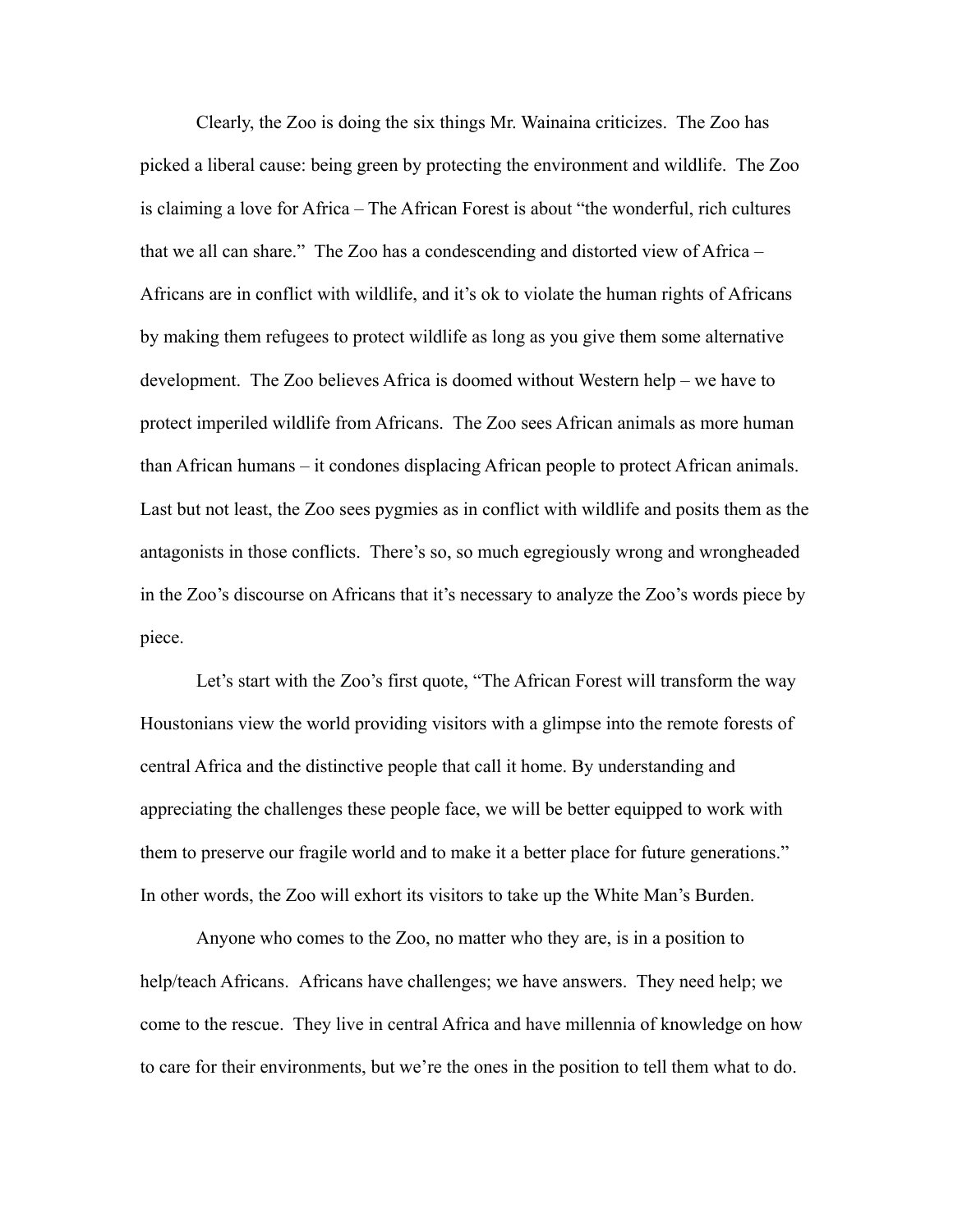The Zoo states that the reason we should learn about central Africans is so that we can understand Africans' challenges and help them. There is a power structure implicit in that idea. The only reason to learn about African cultures is to control them. As Munir Fasheh of the Center for Middle Eastern Studies at Harvard University says, "It always fascinated me how difficult it is for Europeans and Americans to learn *from* other cultures. What is referred to as 'area studies' in western universities do not, in general, refer to learning *from* but *about* other cultures – usually in order to control.<sup>[xxiii](#page-38-22)</sup> Furthermore, as one of the nation's most acclaimed white anti-racists Tim Wise notes, multiculturalism leads to non-whites being demeaned "So long as diversity talk avoids issues of power and privilege, opting instead for cultural tourism."<sup>[xxiv](#page-38-23)</sup> I'll address the issues of power, privilege, and imperialism later.

The next problem with that quote is that it is gallingly hypocritical. Is it typically Western corporations or African corporations that raise animals on cruel factory farms or profit from the brutal fur industry? Is hunting recreationally generally part of an African or Western ethos? Is it primarily Africans or Westerners who own polluting industries, mining industries, the corporations that use the resources that are mined, and the corporations that create toxins – all of which threaten the well being of animals and people alike? My list of questions could go and on. I'm sure you can probably think of many of your own. Why, beyond the racist need that many white people have to tell black people what to do, would the Zoo focus on changing the behavior of people who do far less to harm animals and the environment worldwide than Westerners do? If the Zoo truly wanted to help African animals – and African people to boot – in a way that supports the sovereignty of Africans, there are many things they could do. For example,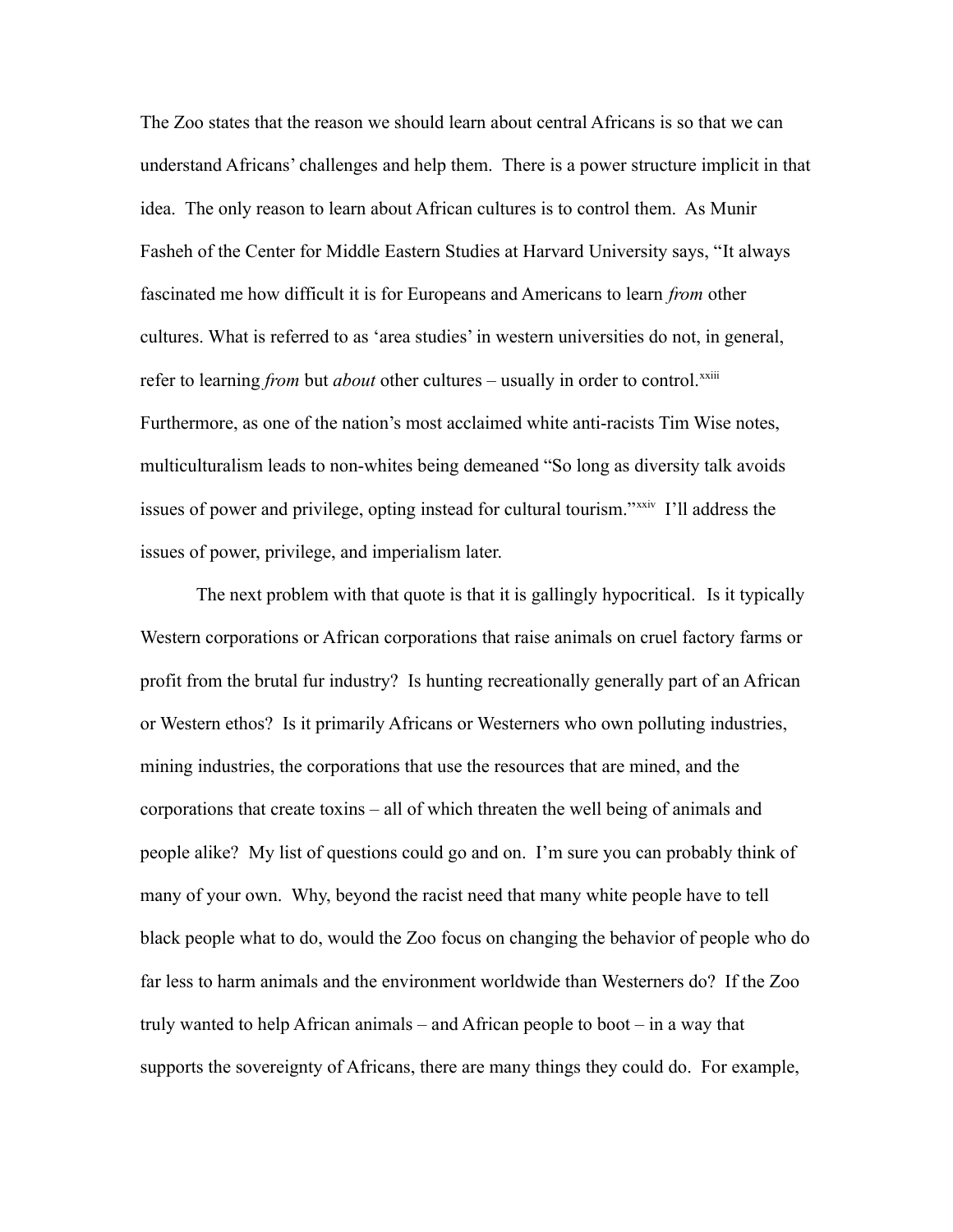Westerners could challenge the transboundary waste trade in which Western nations and corporations dump their toxins in Africa, poisoning people and animals both. Or Westerners could take on any of the anti-nature and anti-wildlife sins Western people perpetrate that were listed above.

The hypocrisy of the Zoo's quote is tied to the fact that when Western entities – governments, organizations, institutions, corporations, etc. – decide they want to "help" the environment or animals, too frequently they do not change their own behavior but rather declare they are helping by dominating Africans' and/or indigenous peoples' lives and behavior. For example, white and Western people who have large carbon footprints often engage in "land grabs, killings, violent evictions and forced displacement" to create "carbon offsets" on indigenous land in Africa and worldwide.<sup>[xxv](#page-38-24)</sup> In "Reflections on Distance and Katrina," Jim Igoe of the University of Colorado Health Sciences Center tells how Tanzanians are being displaced by "networks of private enterprise, NGOs, and government officials." He says, "Exxon Mobil is also sponsoring part of conservation interventions initiated by the African Wildlife Foundation" which meant that "local people targeted by this intervention are being encouraged by the African Wildlife Foundation and the Tanzanian government to enter into agreements and sign things that they don't fully understand." This "transforms these landscapes from peopled landscapes to those dominated by wildlife, which has made them attractive to private investors at the expense of locals. It also provides Exxon Mobil, and many other corporations that sponsor conservation interventions, with tax breaks and a valuable green public image enhancement." Mr. Igoe then references William Cronon's *Uncommon Ground* to explain that "Western obsession with protecting distant and exotic places undermines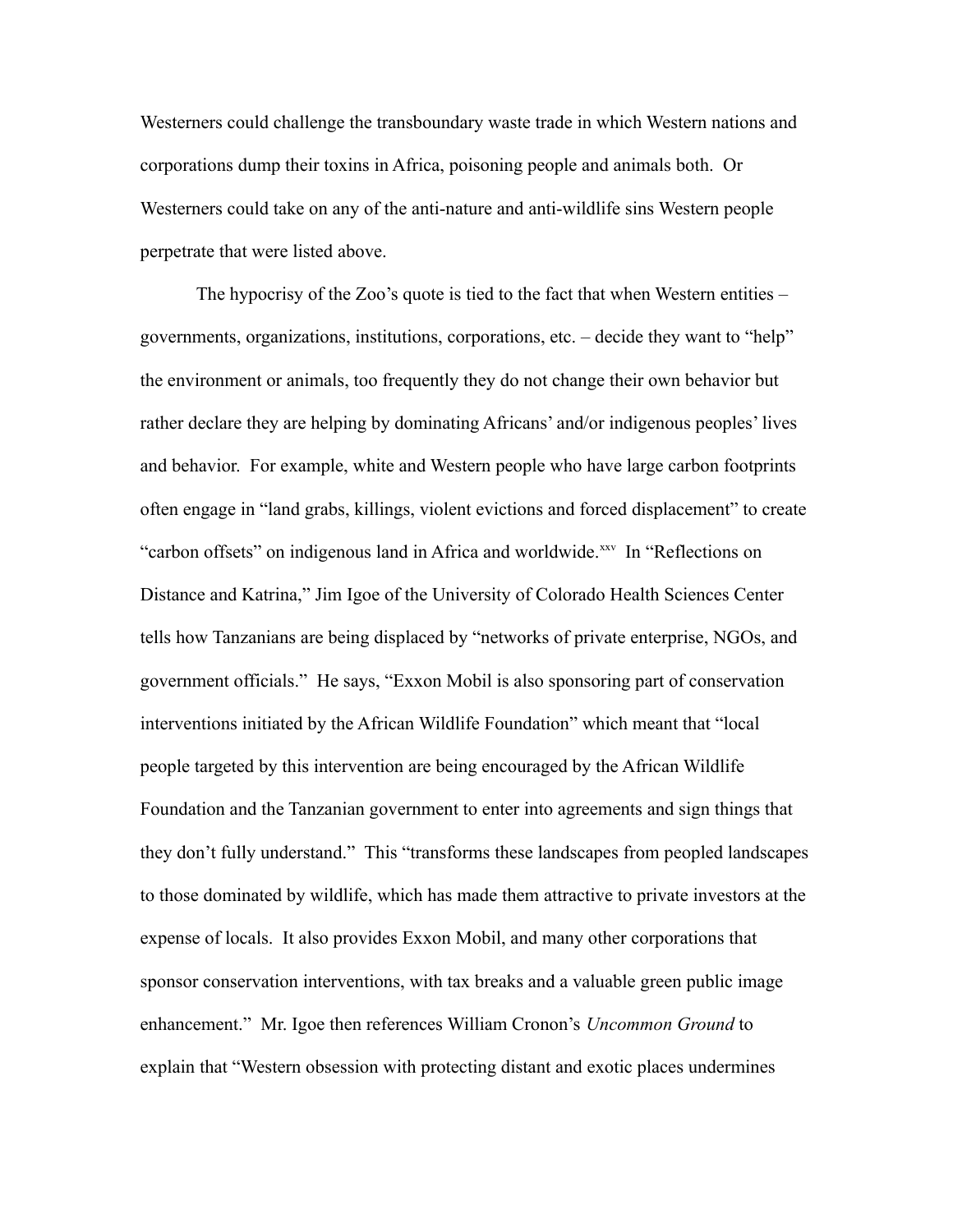effective conservation… Unfortunately, this transcendent experience draws people's attention away from more proximate and mundane landscapes and the impacts of their more mundane activities on the environment."

As Jan Pieterse notes in his article on human zoos and colonialism, while Westerners put non-Western culture in human zoos and accused them of being barbaric, whites were barbarically practicing colonization. In The African Forest, Western people put "African culture" in a human zoo and accuse Africans of not properly caring for the environment and wildlife, while playing a disproportionately larger role than any of the earth's other peoples in destroying the environment and wildlife. As Munir Fasheh says, "Talking about 'ensuring environmental sustainability' without talking about reversing the current pattern and level of consumption (and its role in global warming) is again a sign of lack of honesty and courage."*[xxvi](#page-38-25)* 

Human zoos are about directly or indirectly justifying past, current, or future imperialism. Africans and indigenous people worldwide are always considered inferior by the West – whatever inferior means in a particular age. As Pascal Blanchard, Nicolas Bancel, and Sandrine Lemaire, say "The transgression of the values and norms that Europe considered to constitute civilisation was a driving force behind the West's 'animalisation' of exotic peoples. Denied an entirely human nature, they were thus colonisable and needed to be domesticated and tamed to turn them - if possible - into civilised men. This mise en scène helped to legitimise the West's colonial action. But is our gaze so very different from that of our grandparents? Probably not, as human zoos still exist. On the eve of the twenty-first century, an African village built in the middle of a Safari Park in Nantes offered visitors the same images as yesterday. Moreover, it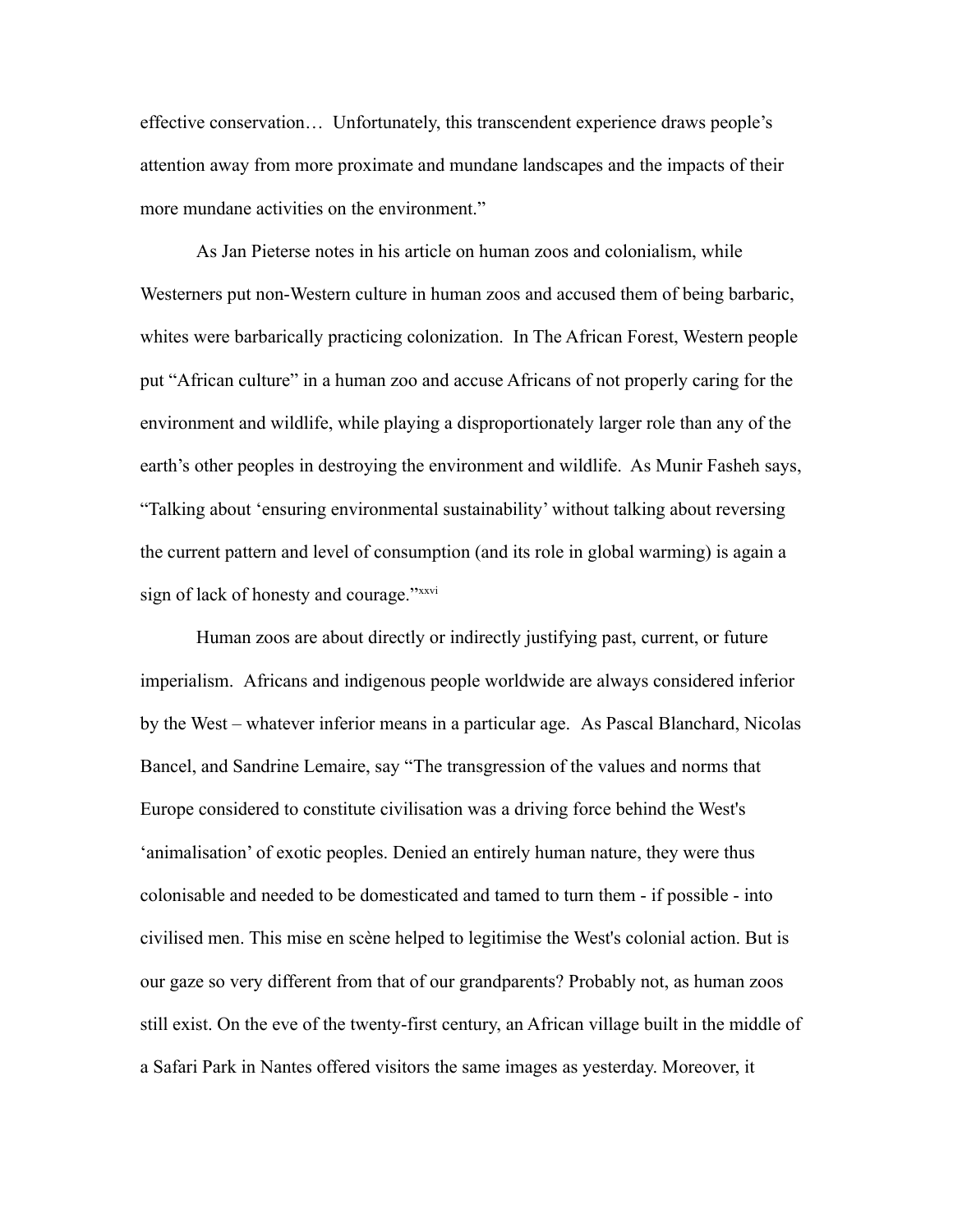significantly boosted the park's number of visitors. Very few people pointed out its shocking nature. We accept this, and in the same movement our children cross paths with monkeys, giraffes and 'Blacks'." In past eras, indigenous people were said to transgress European values and norms by virtue of being "heathens," cannibals, or nudists. Currently, indigenous Africans are viewed as inferior because the West sees them as not properly caring for wildlife. In other words, The African Forest says that the West is civilized – knows how to properly protect wildlife – and indigenous Africans are not civilized – don't know how to properly protect wildlife. Because indigenous Africans are not civilized, a "Pygmy Village" may be placed in the Zoo. Placing such a village in the Zoo will help the West to civilize indigenous Africans – to change their behavior so that they properly protect wildlife. Placing indigenous Africans in the Zoo justifies the Zoo's civilizing mission.[xxvii](#page-38-26) As Vandana Shiva notes in *Biopiracy: The Plunder of Nature and Knowledge*, indigenous people were originally displaced from their land because they weren't seen as improving it, profiting from it, or doing enough with it. In other words, their land was stolen because they had too little impact on the environment. Now neocolonialists steal land by claiming indigenous people have too much of an impact on the environment. Clearly, these people just make this stuff up as they go along.

However, the only way to respect indigenous Africans is also the only way to help wildlife – respecting the sovereignty of indigenous African peoples. If the Zoo truly wanted to help wildlife and truly respected African peoples, they would support the environmental principles of non-white people such as Principle number five of the Principles of Environmental Justice adopted by the People of Color Environmental Leadership Summit which says, "Environmental justice affirms the fundamental right to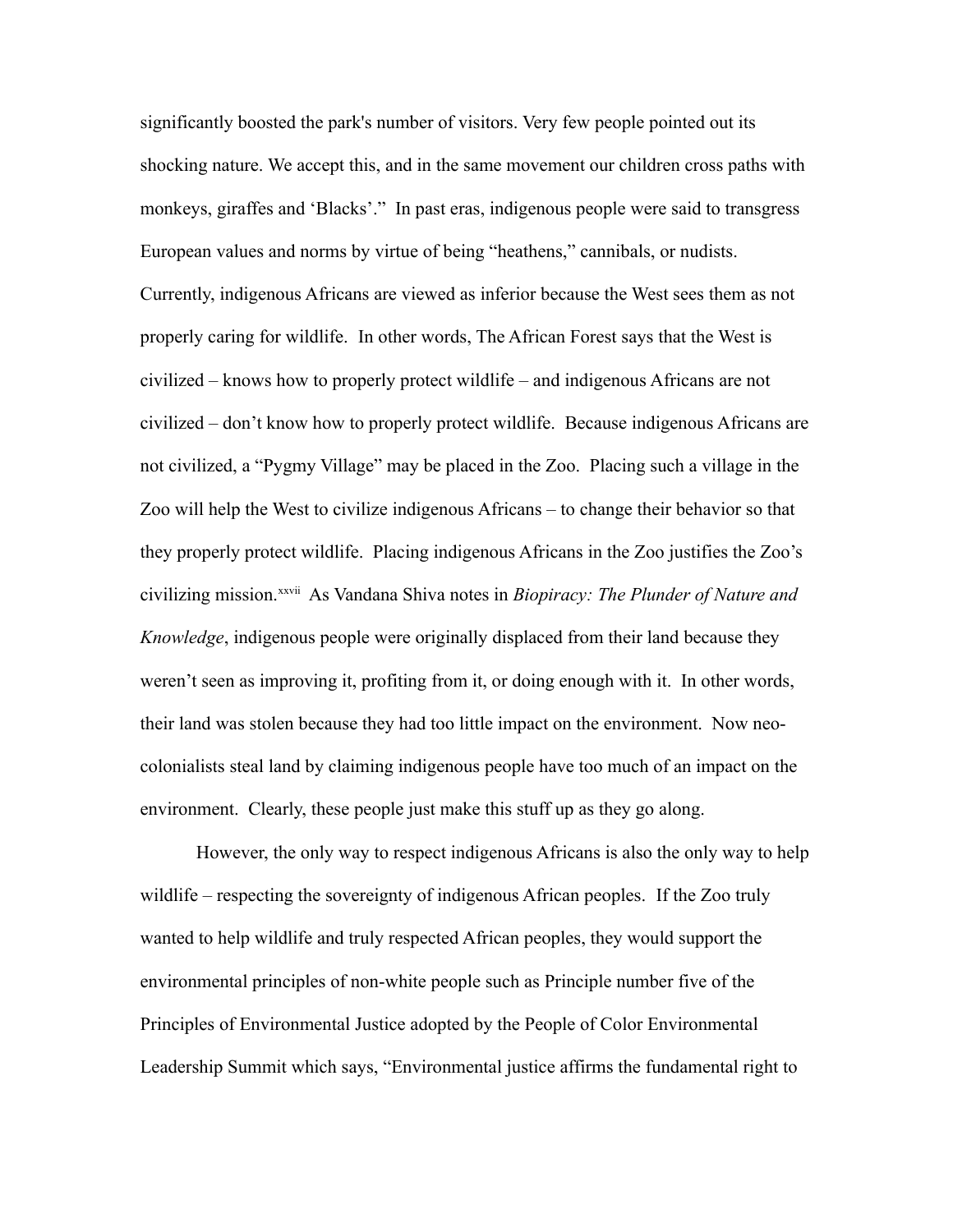political, economic, cultural, environmental self-determination for all peoples." *x[xxviii](#page-38-27)* They would honor international agreements such as Agenda 21 which states, "Indigenous people and their communities represent a significant percentage of the global population. They have developed over many generations a holistic traditional scientific knowledge of their lands, natural resources and environment. Indigenous people and their communities shall enjoy the full measure of human rights and fundamental freedoms without hindrance or discrimination…"<sup>[xxix](#page-38-28)</sup> Numerous other resolutions including the United Nations' Declaration on the Rights of Indigenous Peoples, one part of which says, "Indigenous peoples shall not be forcibly removed from their lands or territories. No relocation shall take place without the free and informed consent of the indigenous peoples concerned and after agreement on just and fair compensation, and where possible, with the option to return" affirm that indigenous peoples have the right to remain on their land and manage their environments and wildlife as they see fit. Actions that violate those rights are human rights abuses. In other words, taking indigenous people off the lands they've cared for since time immemorial, lands dear to them and crucial to their ways of life, isn't the same thing as taking someone off their land to make room for a highway – it's a violation of indigenous peoples' collective self determination and individual and communal human rights.

Human zoos go beyond justifying imperialism and denying Africans and indigenous people sovereignty. They often perpetuate the myth that indigenous people and Africans don't mind being dominated. When Michael G. Vann of Santa Clara University's History Department was asked of one particular human zoo, **"**What image of the empire did the Colonial Exhibition set out to project?" he responded, "As a state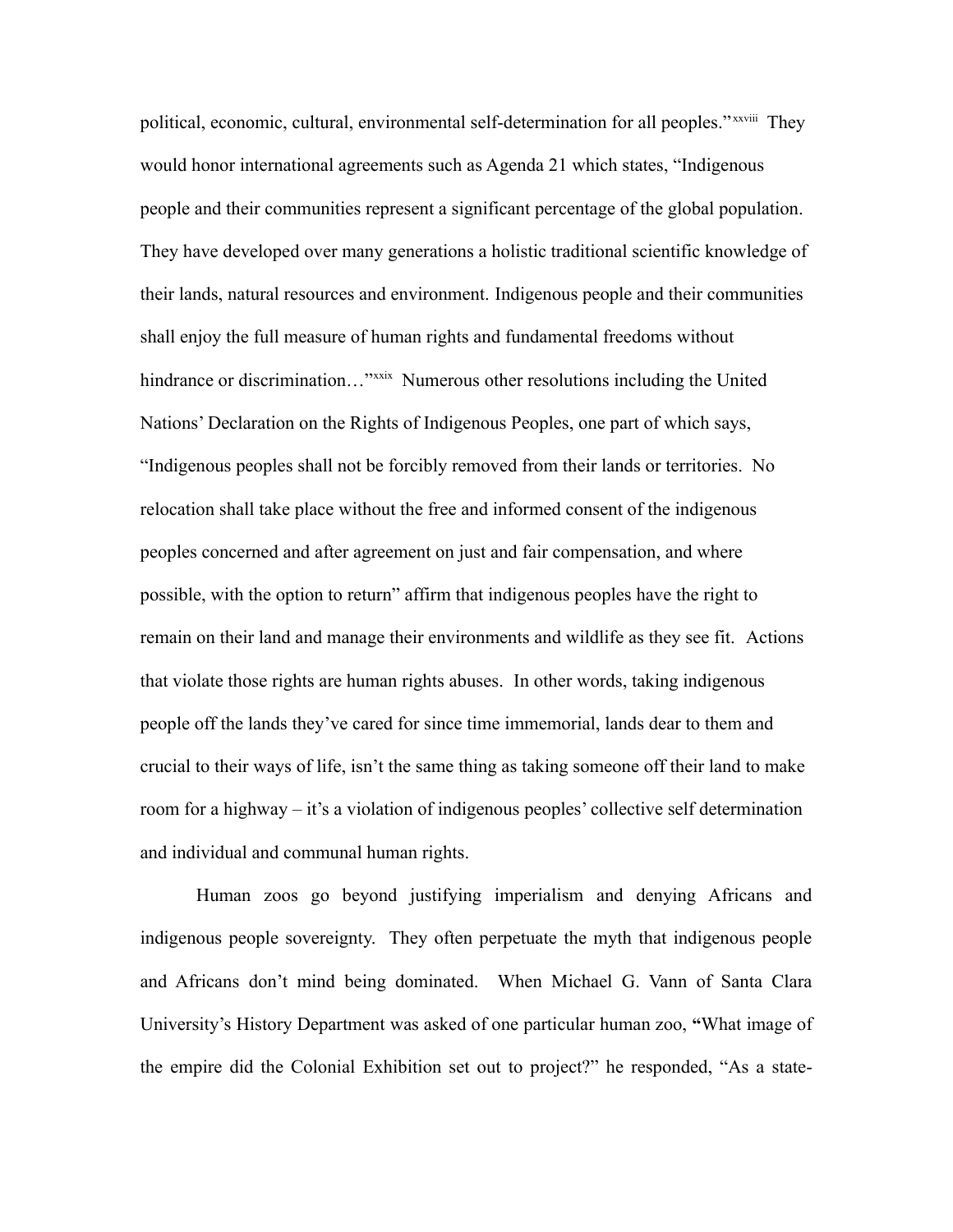sponsored exhibition, the event sought to portray the empire as loyal and valuable. There was no mention of anti-colonial agitation or the serious rebellions that were going on in Vietnam at the time. Rather, the colonial subjects were presented as obedient and hardworking. Fascinating in their strange costumes and odd behaviour, these natives were nothing to fear, rather, they were a great asset to France."<sup>[xxx](#page-38-29)x</sup> In other words, a human zoo is still a human zoo even if, as The African Forest does, it seeks to portray non-whites in a positive manner and those who visit the zoo don't have any particular animosity towards non-whites. A hallmark of the human zoo is that it leaves out the passionate resistance of non-whites to whatever help human zoos and their patrons and the societies of those patrons are claiming to give. The Houston Zoo's website proudly describes the various ways in which the Zoo and Zoo patrons can "help" indigenous Africans to protect wildlife, but just as non-white peoples resisted imperialism in the past, they continue to resist the West's imperialist environmental practices – including those promoted by the Zoo. I'll delve into that further in a moment, but let's examine the second quote.

"Traditional zoo exhibits concentrate on animals, what they eat, how big they are and so forth. This delves into habitat; conflict between man and the wild. And it tells these things in story fashion, from beginning to end." Inaccurately framing the culture or cultures being exhibited in a human zoo is tradition. For example, Ota Benga had teeth sharpened into points in accordance with his people's custom, but it was reported that his teeth where sharpened because he was a cannibal – even though his people were not cannibals. The African Forest dares to teach Zoo patrons that indigenous Africans are in conflict with wildlife, but the claim that indigenous Africans harm animals is a well known tactic to violate their human rights and drive them from their traditional lands –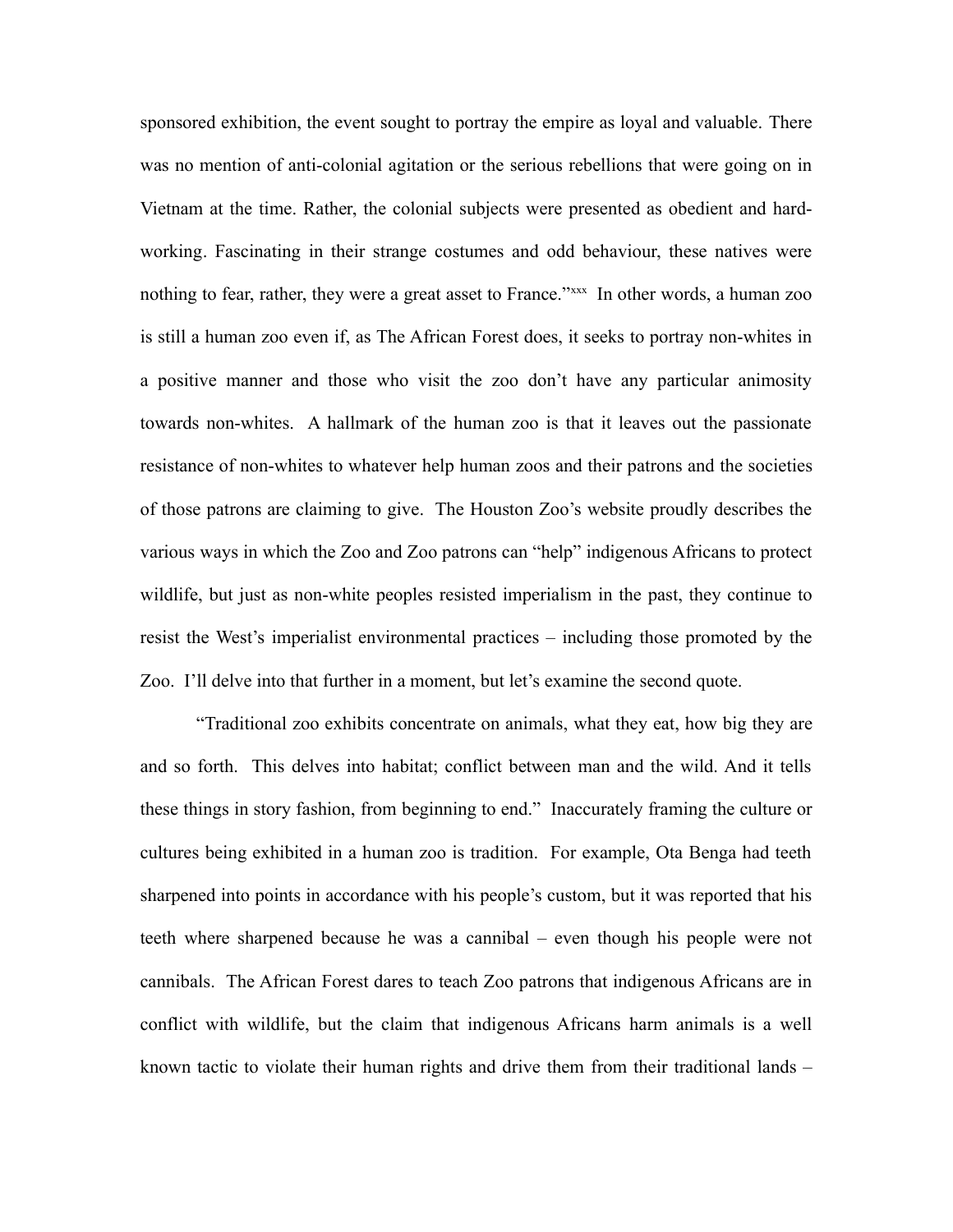often in cahoots with organizations such as the World Bank, NGOs, and corporations. To give a couple examples, the government of Botswana lied that Bushmen had been killing wildlife in order to steal their land – land under which DeBeers was interested in mining for diamonds.<sup>[xxxi](#page-38-30)</sup> Or let's look at the culture The African Forest is exhibiting – pygmies. The Batwa pygmy people, according to tribal rights group Survival International, "had lived for generations before and after 1930 without destroying the forest or its wildlife, and even had historical claims to land rights, only received compensation if they had acted like farmers, and destroyed part of the forest to make fields. Despite legal provision for Batwa to use and even live within the national parks (Ugandan Wildlife Statute, No. 14, 1996, sections 23-6) they remain excluded from them. Access to the parks is controlled by the Mgahinga and Bwindi Impenetrable Forest Trust, the NGO CARE and the Uganda Wildlife Trust; it is negotiated through 'multiple use committees' which include almost no Batwa representation. This exclusion is encouraged by the stereotype which represents the Batwa as destroyers of the gorillas. In fact, however, Batwa do not eat gorillas, and they have coexisted with them for centuries. Any gorilla-hunting they may engage in is done at the instigation of others. Nevertheless, the Batwa are stigmatised as gorilla-slayers and poachers, and get the blame for any poaching that occurs.<sup>[xxxii](#page-38-31)</sup>

Survival International also notes "the Aka, like all of the 'Pygmy' peoples in Central Africa, are under threat. More and more of the forest is being depleted by logging companies, while huge areas of good forest have been turned into parks or wildlife reserves that are *guarded by armed thugs who beat up the Pygmies and drive them out of their ancestral hunting grounds.* And yet the Pygmies are the real guardians of the forest.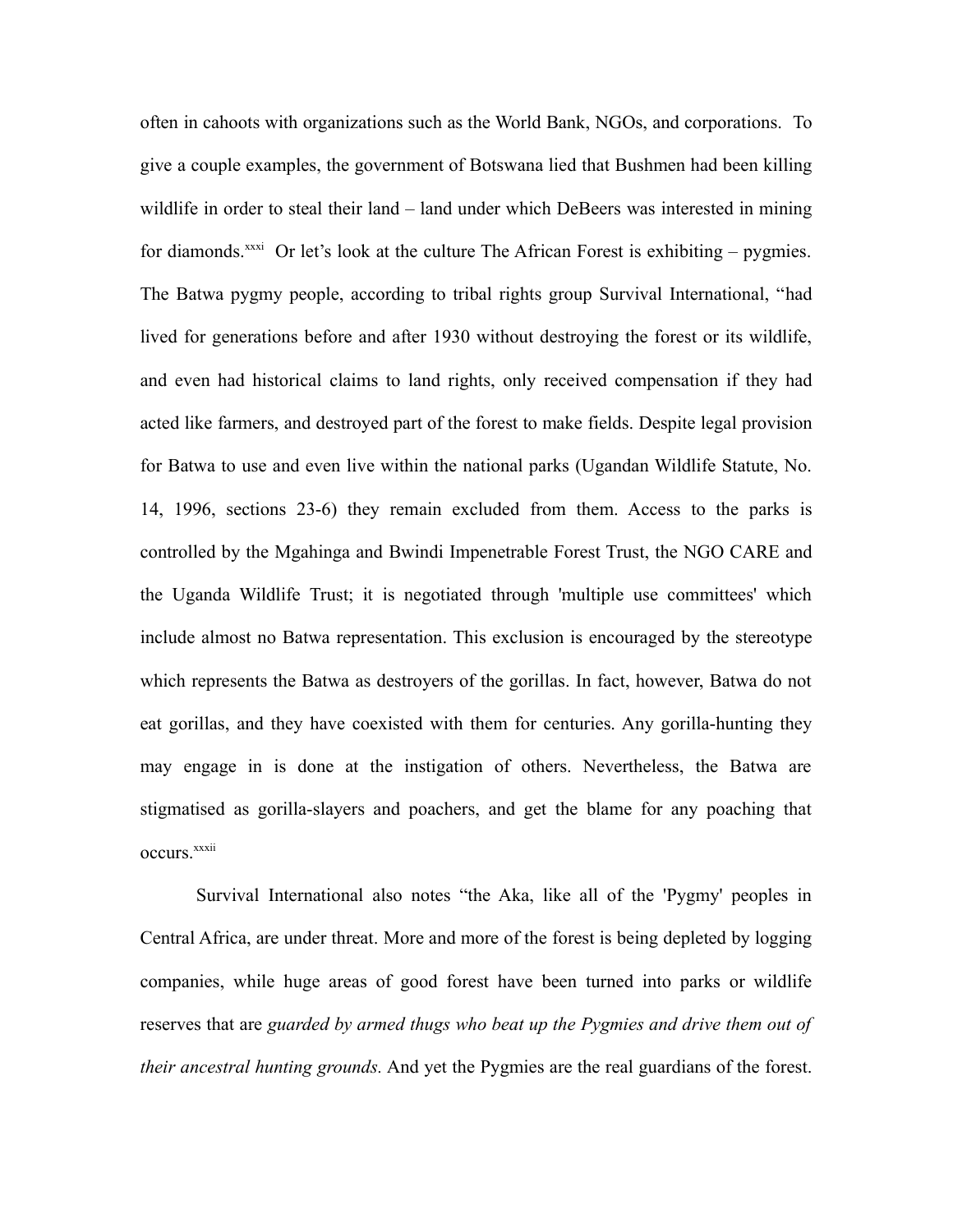As their proverb explains: 'We Aka love the forest as we love our own bodies' " (italics mine.)<sup>[xxxiii](#page-38-32)</sup> To learn more about pygmy and other African and indigenous peoples' views on conservation see [http://www.forestpeoples.org/documents/conservation/uganda\\_review\\_cbd\\_pa\\_jan08\\_en](http://www.forestpeoples.org/documents/conservation/uganda_review_cbd_pa_jan08_eng.pdf)

[g.pdf,](http://www.forestpeoples.org/documents/conservation/uganda_review_cbd_pa_jan08_eng.pdf)

[http://www.forestpeoples.org/documents/conservation/bases/p\\_to\\_p\\_project\\_base.shtml#](http://www.forestpeoples.org/documents/conservation/bases/p_to_p_project_base.shtml#english) [english,](http://www.forestpeoples.org/documents/conservation/bases/p_to_p_project_base.shtml#english)

[http://www.forestpeoples.org/documents/ifi\\_igo/wb\\_ips\\_uganda\\_may00\\_eng.shtml,](http://www.forestpeoples.org/documents/ifi_igo/wb_ips_uganda_may00_eng.shtml) and other resources on<http://www.forestpeoples.org/index.shtml>.

Again, if The African Forest were truly about respecting Africans, it wouldn't frame a people whose land is being stolen because they are being dishonestly accused of harming wildlife as enemies of animals in order to continue to steal that same peoples' land.

The Zoo's website says The African Forest contains an "Outpost" where visitors, while getting refreshments, will view posters "promoting ecotourism, conservation messages, and African wildlife refuges." Let's examine ecotourism first. When communities freely choose to enter into the ecotourism industry on their own terms, when they are the primary beneficiaries, financial and otherwise, of ecotourism, and when they have management and other high jobs in the industry – not just menial jobs as performers or nature guides, ecotourism can be a good thing. Ecotourism is an immoral industry when people have little choice but to enter it after having been displaced from their land – and it's a sick industry when it's presented as a way to facilitate displacing people from their lands.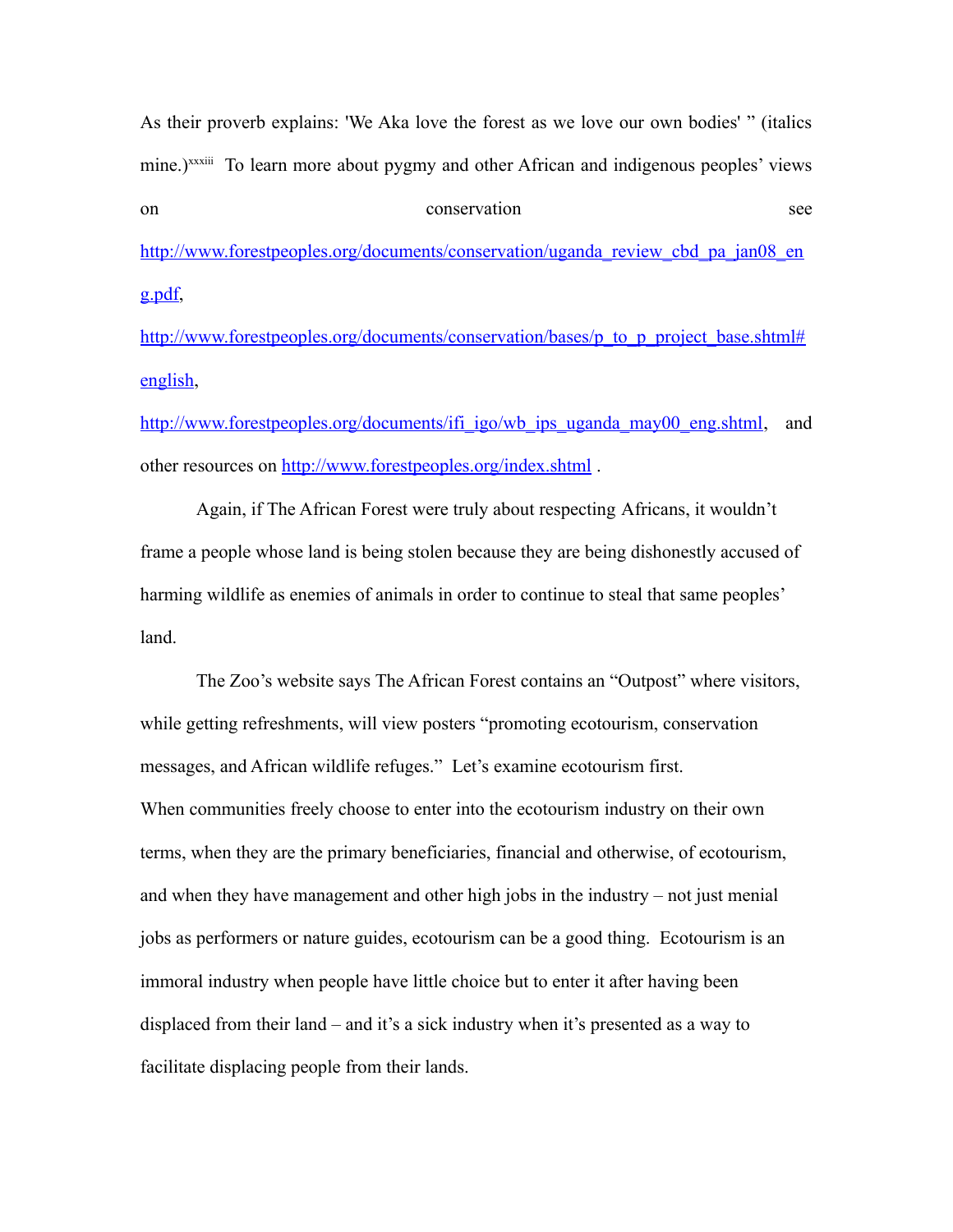According to Lee Pera and Deborah McLaren,<sup>[xxxiv](#page-38-33)</sup> tourism "has been promoted as a panacea for 'sustainable' development. However, tourism's supposed benefits (generation of employment, development of infrastructure, etc.) have not 'trickled down' or benefited Indigenous Peoples. The destructiveness of the tourism industry (*environmental pollution* and enormous waste management problems, *displacement from lands*, human rights abuses, unfair labor and wages, commodification of cultures, etc.) has brought great harm to many Indigenous Peoples and communities around the world… Indigenous Peoples have not been invited to participate adequately in these policies which will have negative consequences for the rest of time" (italics mine.)

They say, "Tourism has often had negative impacts on Indigenous Peoples and other local communities and ecosystems of which they are a part," adding, "The tendency of large-scale tourism to dominate a whole regional economic base can be observed in many areas throughout the world. Tourism threatens and often destroys locals' traditional means of livelihood, or local self-reliance, and can ruin local industries with its build-up of transportation, communications, and economic infrastructure. Liberalization in economic sectors such as agriculture, or expansion of other industries such as logging or mining, also create conditions ripe for tourism development since they help to erode a community's self-sufficiency and create dependency upon a market over which locals have no control… *It is no coincidence that those who have lost their lands* or have no market for their crops *are forced into service-sector employment in the tourism industry* and are increasingly dependent on the whims of the global market and the corporations which run it" (italics mine.) Furthermore, The International Land Coalition says tourism "negatively affects" landless people.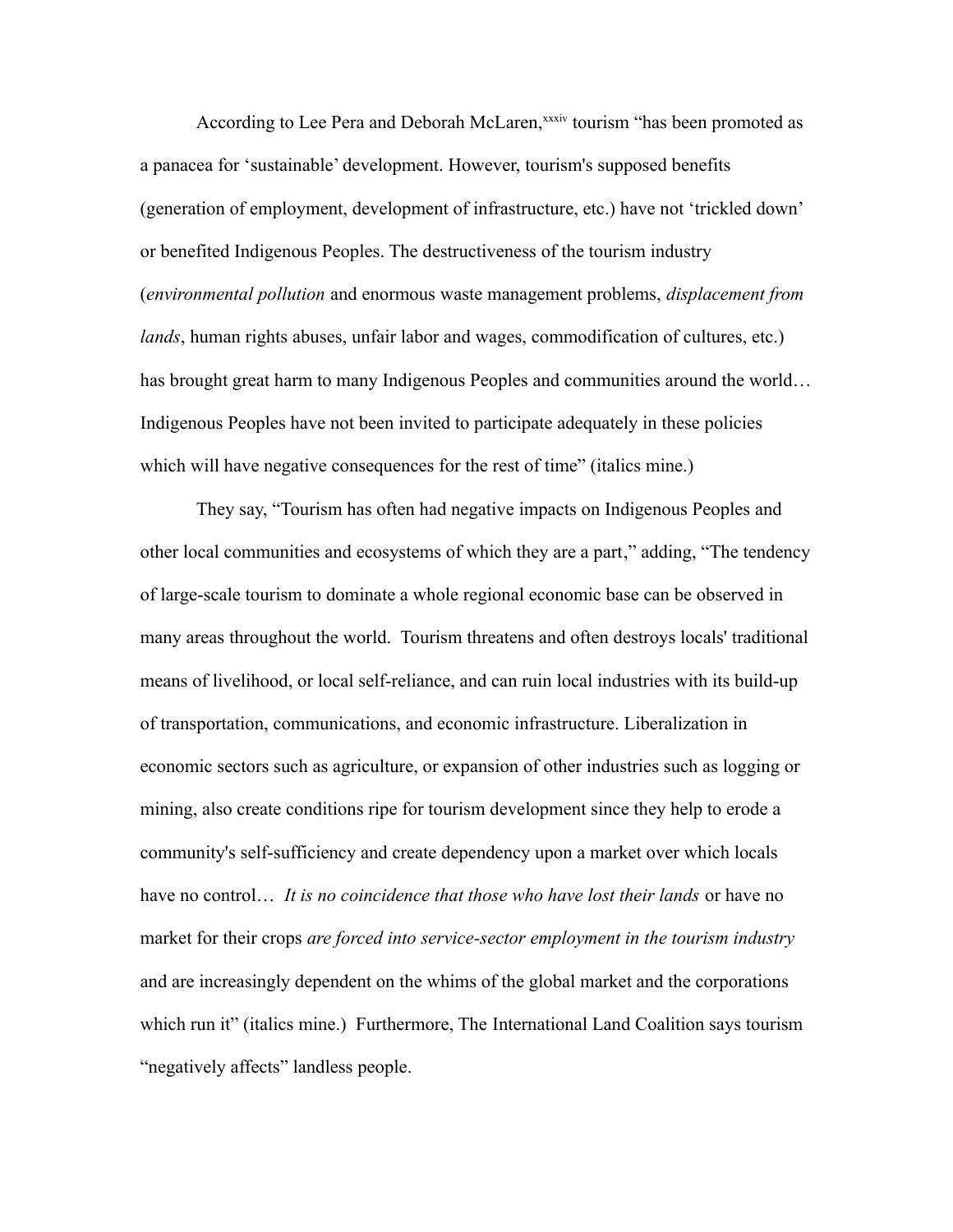McLaren adds, "Global tourism threatens indigenous knowledge and intellectual property rights, our technologies, religions, sacred sites, social structures and relationships, *wildlife*, ecosystems, economies and basic rights to informed understanding; reducing indigenous peoples to simply another consumer product that is quickly becoming exhaustible" (italics mine.)

Georgianne Nienaber writing for central African (Rwandan) newspaper *The New Times* states, "Finally, the detritus of 'civilization,' in the form of excrement, garbage and detergents, is discharged into the once pristine environment. The United Nations Environment Program (UNEP) estimates that the average tourist produces one kilo (approximately 2.2 pounds) of litter and solid waste EACH DAY! The story of tourism in Africa causes one to weep. In Kenya, Tanzania, and Zimbabwe the story of tourism is a tragedy in which western businesses sent most of the money back home to the colonialist developers. The higher purchasing power of tourists inflated local economies to the extent that artificial inflation raised property and food prices for the locals, pricing them out of land ownership. Foreign workers held the most lucrative management positions (Pera and McLaren, Globalization, Tourism and Indigenous Peoples: What You Should Know About the World's Largest Industry, www.planeta.com), reducing the local 'service providers' to little more than slave labour… Echoing the experience of the Native American Indian, religious artifacts have been cheapened into souvenirs and, with the loss of the bedrocks of religious and cultural beliefs, alcoholism and other social ills have devastated portions of the population."*[xxxv](#page-38-34)* 

A paper published by the Forest Peoples Programme in conjunction with the United Organisation for Batwa Development in Uganda – the Batwa pygmy people's own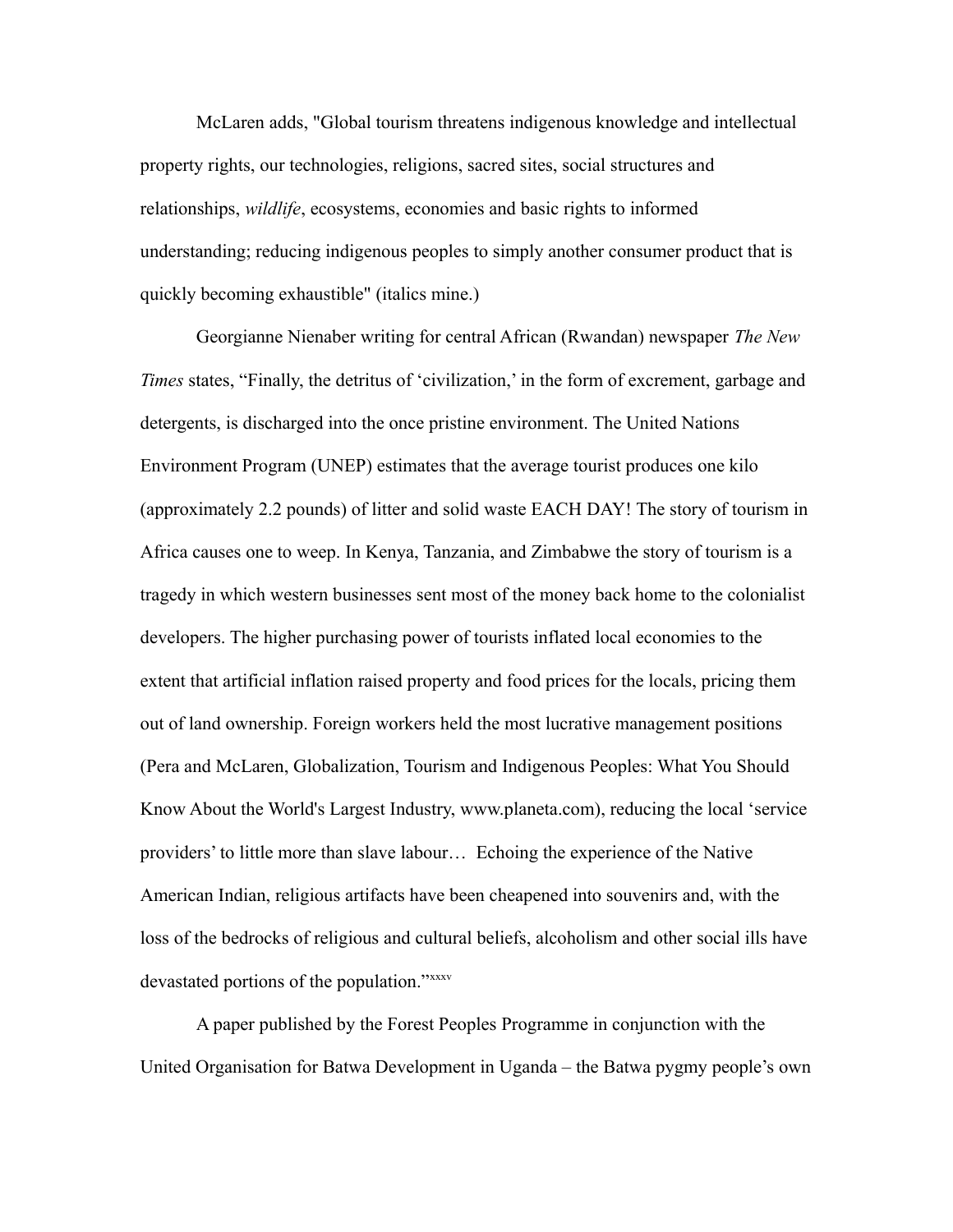organization – quotes a Mutwa pygmy as saying, "Don't mix us with other people, leave us separate and help us."[xxxvi](#page-38-35) It's odd that The African Forest plans to promote ecotourism as a way to help Africans and African wildlife despite how deeply devastating some Africans, specifically central Africans and pygmies, and allies of indigenous people find the industry for Africans and African wildlife.

Now let's examine the last two things the "Outpost" in The African Forest promotes "conservation messages and African wildlife refuges." Conservation in Africa and the creation of wildlife refuges on the continent are notorious for the frequent creation of "wildlife refugees." That means that African governments, with the help of Western businesses and NGOs, violate the human rights of Africans, decide they have no right to their traditional lands, and literally make them refugees alongside, for example, refugees of war. In other words, in Africa it's common for conservationists to create refuges to conserve wildlife by simply kicking Africans out. Indigenous people and their allies including Cultural Survival, First Peoples Worldwide, Earthrights International, the aforementioned Survival International, and Forest Peoples Programme have vociferously denounced the practice. According to Mark Dowie, the International Forum on Indigenous Mapping created a resolution that said that conservation was the newest and biggest enemy of indigenous people which 200 delegates signed

Five of the world's most important wildlife conservation organizations are guilty of stealing land from indigenous people and making them refugees: World Wildlife Fund, The Nature Conservancy, Conservation International, Wildlife Conservation Society, and the World Conservation Union.<sup>[xxxvii](#page-38-36)</sup> The aforementioned African Wildlife Foundation is yet another conservation organization that steals land from indigenous people. As I noted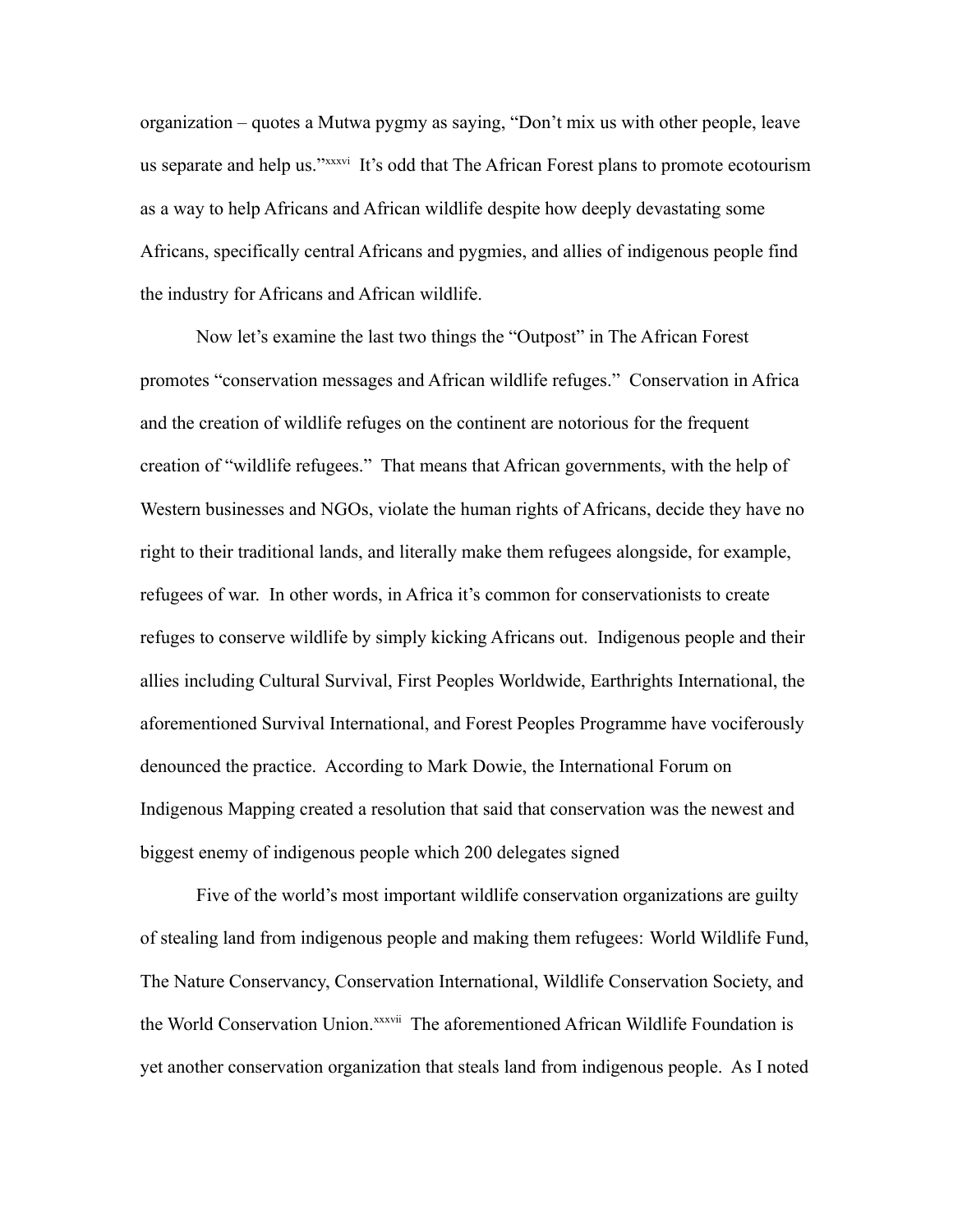earlier, the African Wildlife Foundation partnered with Exxon Mobil to displace Tanzanians. An employee representing Exxon Mobil Corporation is on the Houston Zoos' Board of Directors. In other words, you have a company that worked with a conservation/refuge creation foundation in Africa to steal land from Africans on the Board of a Zoo that promotes conservation and wildlife refuges in Africa.

Exxon is known for the Valdez Oil Spill, the Brooklyn Oil Spill, and the Greenpoint Oil Spill, and despite its eagerness to support the Houston Zoo and create a wildlife refuge in Tanzania, the company is currently harming endangered gray whales. In other words, Exxon doesn't sincerely care about protecting animals – only about its superficial pro-environment image. Organizations that allow corporations like Exxon to mask their anti-wildlife actions become accessories to crimes against nature – they're ultimately harming animals and the environment. If its crimes against nature aren't enough, the company is currently being accused of sharing responsibility for " Indonesian Military Killings, Torture and other Severe Abuse in Aceh, Indonesia" such as rape and murder according to the International Labor Rights Forum.

An employee representing Shell Downstream, Inc. is another of the Zoo's Board members. Royal Dutch Shell is a multinational petroleum company notorious for committing crimes against humanity, abusing African indigenous people, torturing people, and poisoning the environment. This is the company that is widely believed yet never has admitted to helping facilitate the execution of legendary environmental and indigenous rights leader Ken Saro-Wiwa and eight other indigenous Ogoni Africans who protested the theft of Ogoni land for oil extraction. The company was condemned by the Nigerian High Court and activists as recently as 2005 and 2008 for "violating the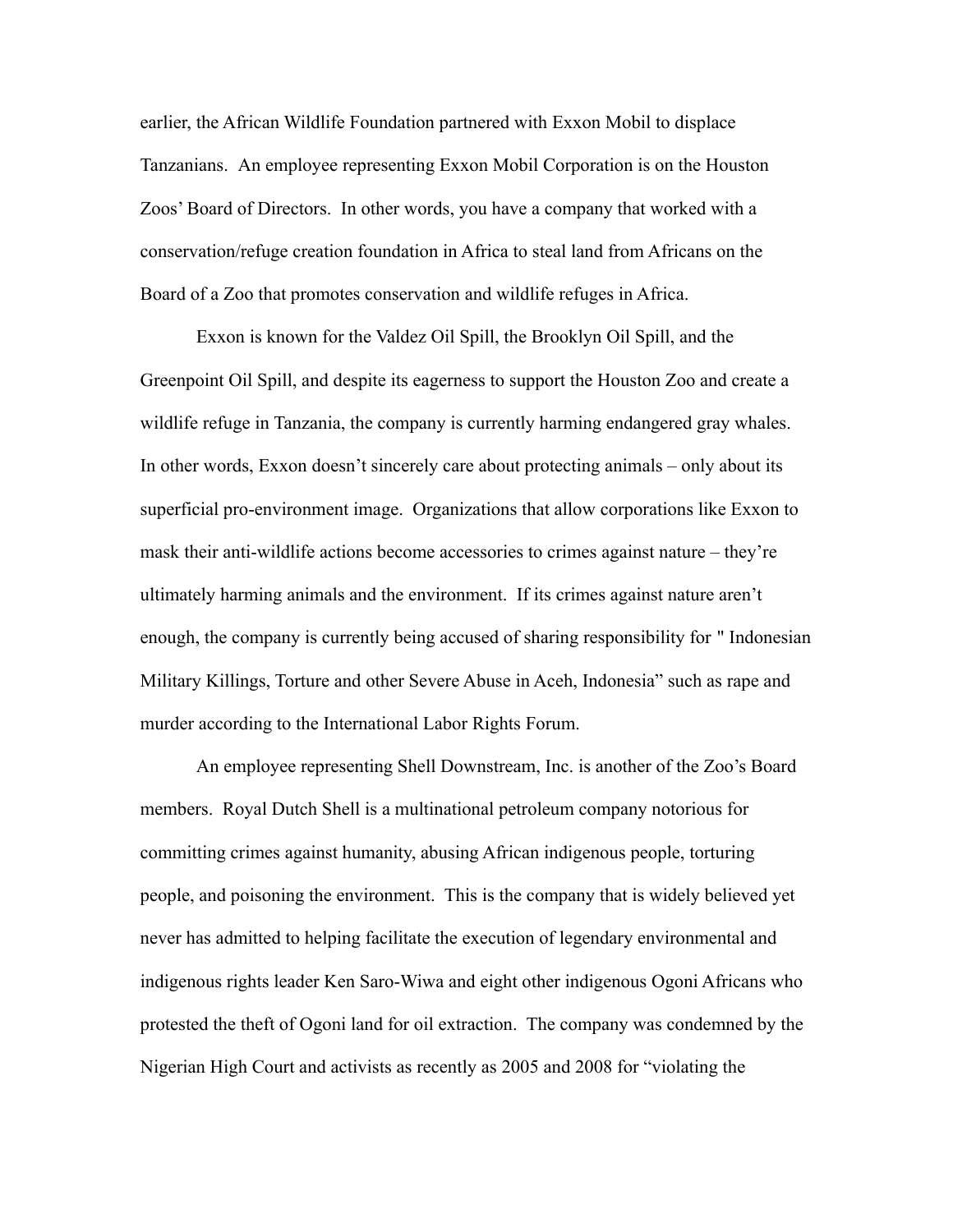constitutional 'rights to life and dignity.' "Shell, in addition to its other crimes against human rights, also creates conservation refugees.<sup>[xxxviii](#page-38-37)</sup> If the Zoo wanted to help Africans and animals in one fell swoop they could try to change the behavior of Shell. Instead, the Zoo is working with Shell, a company that commits human rights abuses and first displaced indigenous Africans to extract oil and harm the environment and is now displacing Africans ostensibly to help the environment and Africans.<sup>[xxxix](#page-38-38)</sup>

And lest I forget, one of the Zoo's donors is Chevron.<sup>[xl](#page-38-39)</sup> As you might expect, Chevron also makes indigenous people conservation refugees. $x<sup>li</sup>$  Seeing a pattern? Furthermore, Chevron is currently being sued for 27 billion dollars by an indigenous Amazonian community whose rainforest was polluted by the corporation's oil-drilling.<sup>[xlii](#page-39-0)</sup>

Basically, among the corporations that fund the Houston Zoo are some of the most human and wildlife rights abusing businesses in existence. These same businesses try to clean up their images by creating wildlife refuges – but they create those refuges by forcing indigenous people off their land. Then the Zoo, which receives funding from those corporations, claims that the indigenous people who are getting kicked off their land are the ones who harm wildlife and promotes conservation and conservation refuges.

Of course, the Zoo is fine with corporations forcibly displacing Africans to protect wildlife, but no one forces whites to change their behavior to protect animals. We *ask* white people to make good decisions; we coerce Africans. Many white people don't want to give up using plastic bags in grocery stores, yet they expect Africans to lose their entire ways of life.

The Zoo is not focusing on poor or elite white people who labor in chicken processing plants, pork factory farms, or own petroleum companies and kicking them out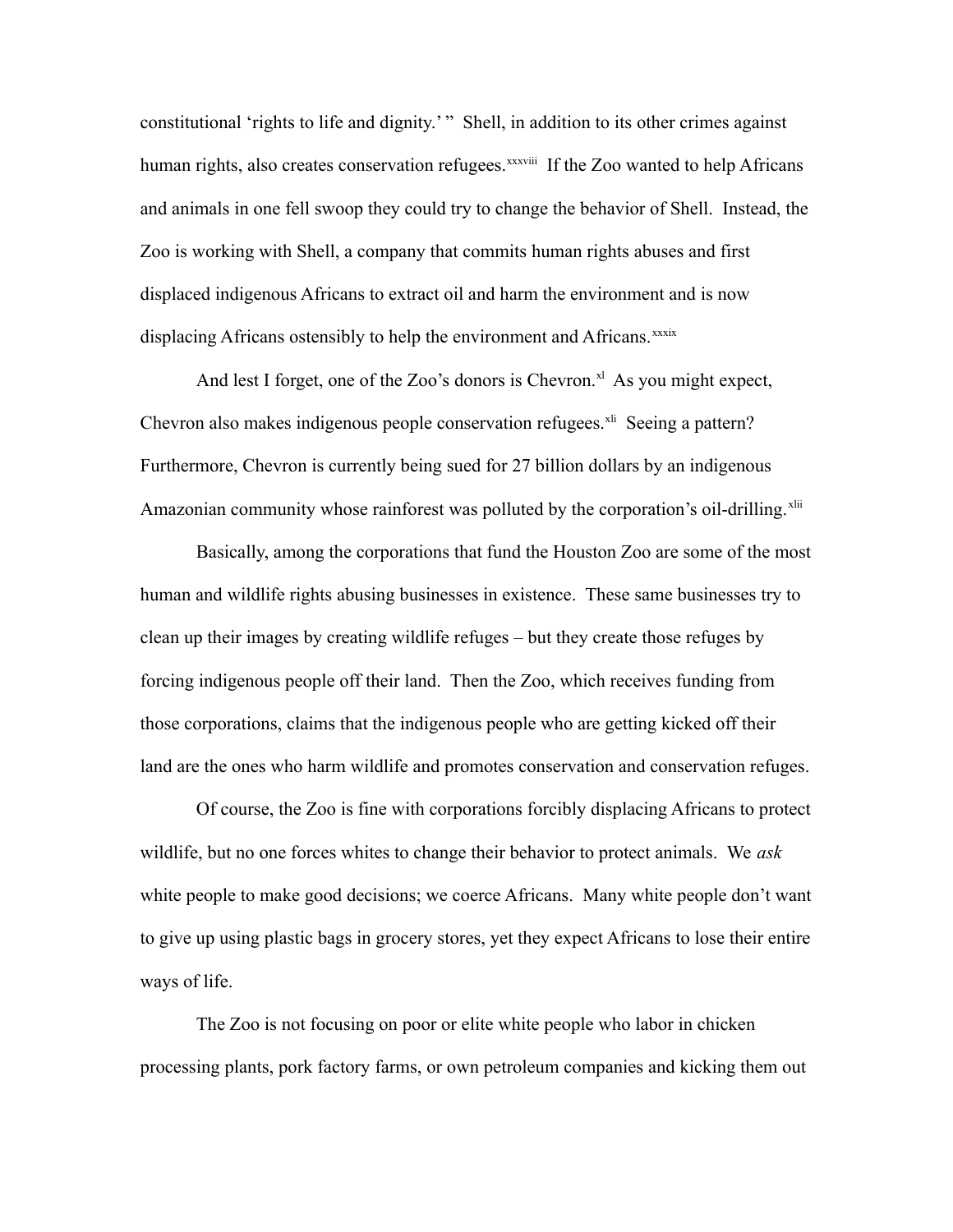of their houses, making them refugees, taking away their jobs, and telling them to be grateful working as maids in eco-tourism lodges or guiding foreigners around the places they used to call home. White people are human. White peoples' human rights don't get violated to protect animals. It's okay to violate the human rights of non-white peoples, Africans, and indigenous peoples. They aren't human. That's why they're in the zoo.

The conservation refugee problem is so bad that, according to Mark Dowie, hundreds of thousands of people have been made refugees due to conservation and conservation refuges. We've all seen images of fly covered, dull eyed African refugees on our television screens. How can any ethical organization accept money from or unhesitatingly promote the corporations or practices that create such images, that literally ruin peoples' lives?

Beyond the fact that making people refugees in the name of conservation is evil – it doesn't even help conservation. As Mark Dowie says in *Paradigm Wars*, "More and more conservationists seem to be wondering how, after setting aside a 'protected' land mass the size of Africa, global biodiversity continues to decline… 90 percent of biodiversity lies outside of protected areas. If we want to preserve biodiversity in the far reaches of the globe, places that are in many cases still occupied by indigenous people living in ways that are ecologically sustainable, history is showing us that *the most counterproductive thing we can do is evict them.*" Again, in the interest of keeping this long essay from being any longer than necessary, I encourage those wanting more information on conservation refugees to read Mark Dowie's work in *Orion Magazine* and his book *Conservation Refugees: The Hundred-Year Conflict Between Global Conservation and Native Peoples*.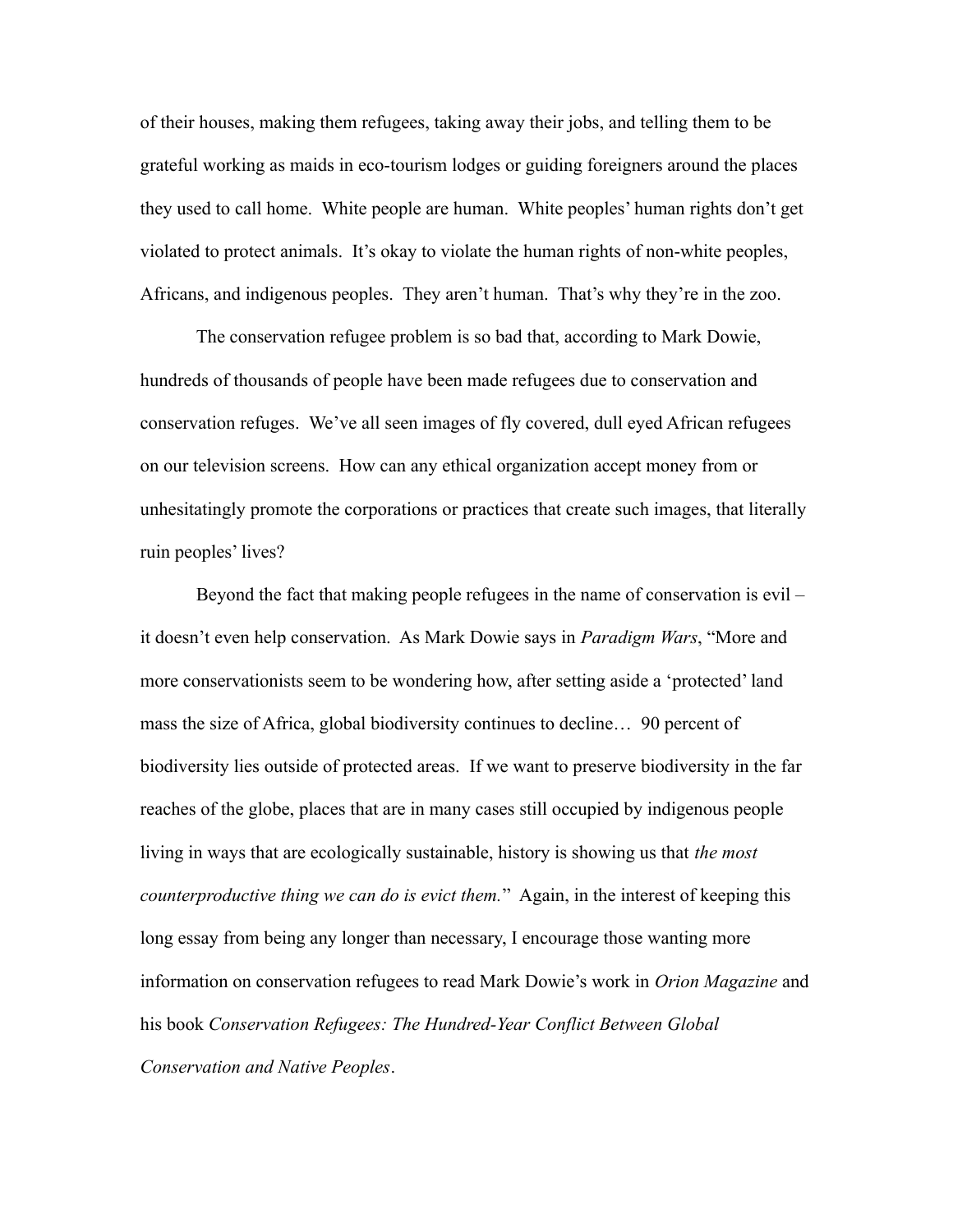The African Forest and the practices it promotes are neither about respecting Africans nor protecting animals. They're about claiming authority over African land, wildlife, and human lives. The African Forest's version of multiculturalism teaches that respecting other peoples means that you can force those peoples off their lands as long as you play in a replica of their villages first. However, I'm sure if the Zoo asked Africans what they would find more respectful – people playing with replicas of their musical instruments in The African Forest or the Zoo's major donor and Board member, Shell, ceasing to abuse their human rights, I'm pretty sure they would choose the latter.

Let's look at the most damning statement the Zoo has made. "If the ability for native people to coexist with their habitat is *taken* away from them without offering a sustainable solution, then wildlife and habitat conservation efforts are bound to fail."

The Zoo has openly admitted that they're making people refugees. It freely states that indigenous people's right to coexist with their habitat is being "taken" from them. And, as can be expected, they promise to throw a few scraps indigenous peoples' way as a consolation for violating their human rights. But what do "sustainable solutions" for indigenous people really mean? As Jim Igoe says, after being made refugees in the name of conservation by one of the Zoo's donors, Exxon Mobil, indigenous Africans were then told "their only way out of poverty is to become junior partners in conservation-oriented business ventures on grossly unfavorable terms." This treatment is the rule, not the exception, when it comes to conservation refugees according to Mark Dowie.

One would be hard pressed to find a single indigenous group worldwide, if there is one, that didn't face issues such as substance abuse, domestic abuse and family dysfunction, physical and psychological health problems, poverty, suicide and other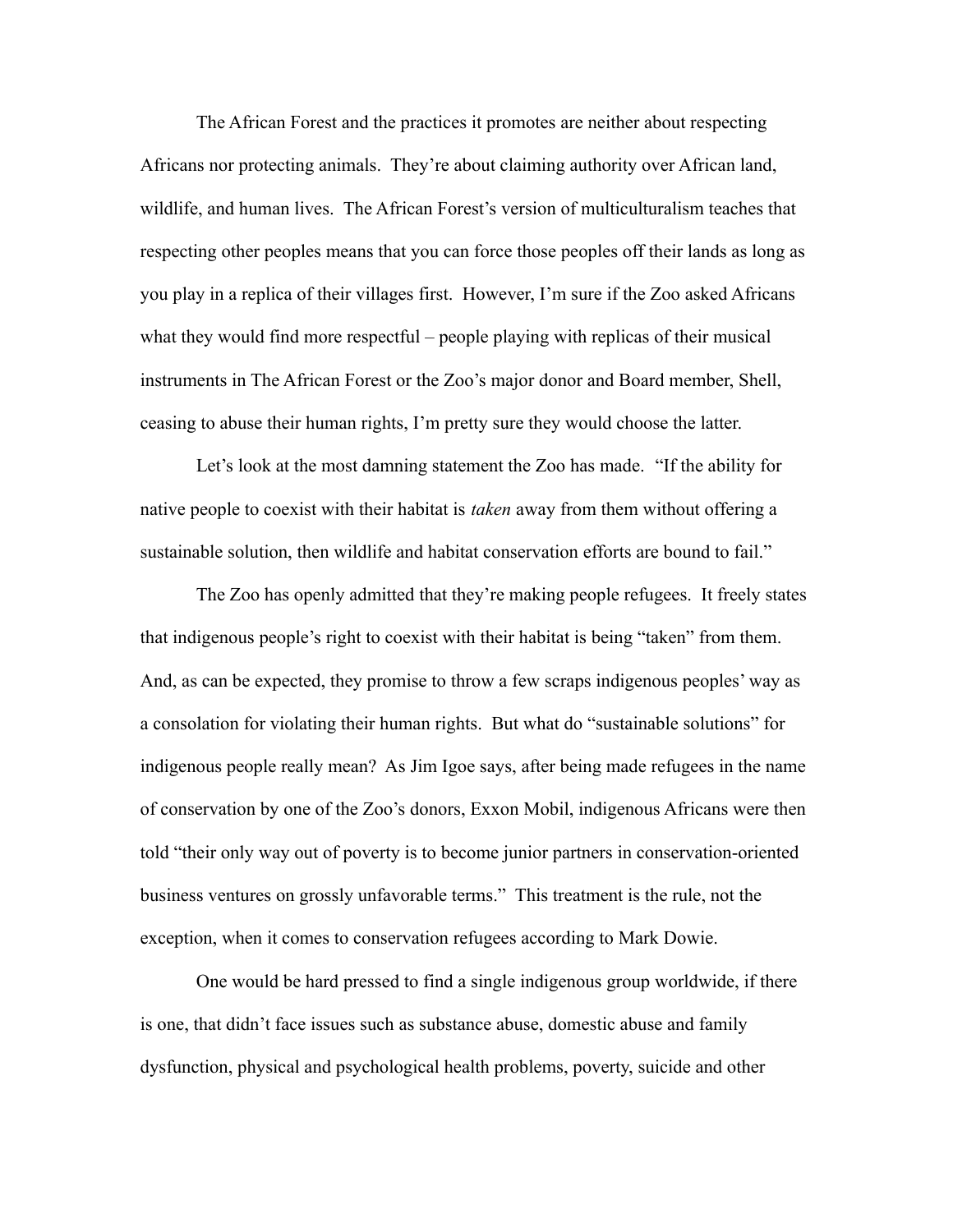forms of social trauma as a result of displacement. To give just one example, after the Bushmen were kicked off the land they have inhabited since time immemorial after they were falsely accused of harming wildlife<sup>[xliii](#page-39-1)</sup> their leader, Right Livelihood (alternative Nobel) prizewinner Roy Sesana, described the condition of his people after having been made conservation refugees as follows, "I say what kind of development is it when the people live shorter lives than before? They catch HIV/AIDS. Our children are beaten in school and won't go there. Some become prostitutes. They are not allowed to hunt. They fight because they are bored and get drunk. They are starting to commit suicide. We never saw that before. It hurts to say this. Is this development?"<sup>[xliv](#page-39-2)</sup>

We can also look at an older example of conservation refugees. Mark Dowie describes how after the Miwok Indians were kicked off their ancestral land so that Yosemite National Park could be created, the Miwok were given what The Houston Zoo calls "capacity building programs… Model community initiatives" that "lead to socioeconomic and conservation gains by establishing and strengthening alternative community initiatives for sustainable development which can be compatible with the long term conservation of local natural resources" – they were encouraged by the park to weave baskets and grind corn for tourists in a generically named "Indian Village." They were made exhibits in a human zoo. Today the many Miwok suffer from high rates of poverty and low levels of education.

Mark Dowie quotes Bernhard Grzimek, who was the director of Hitler's Frankfurt Zoo, as saying of conservation in Africa, "We Europeans must teach our black brothers to value their own possessions (speaking of wildlife.)" The Houston Zoo agrees. And when it comes to violating the human rights of blacks, the Zoo also agrees with Chief Justice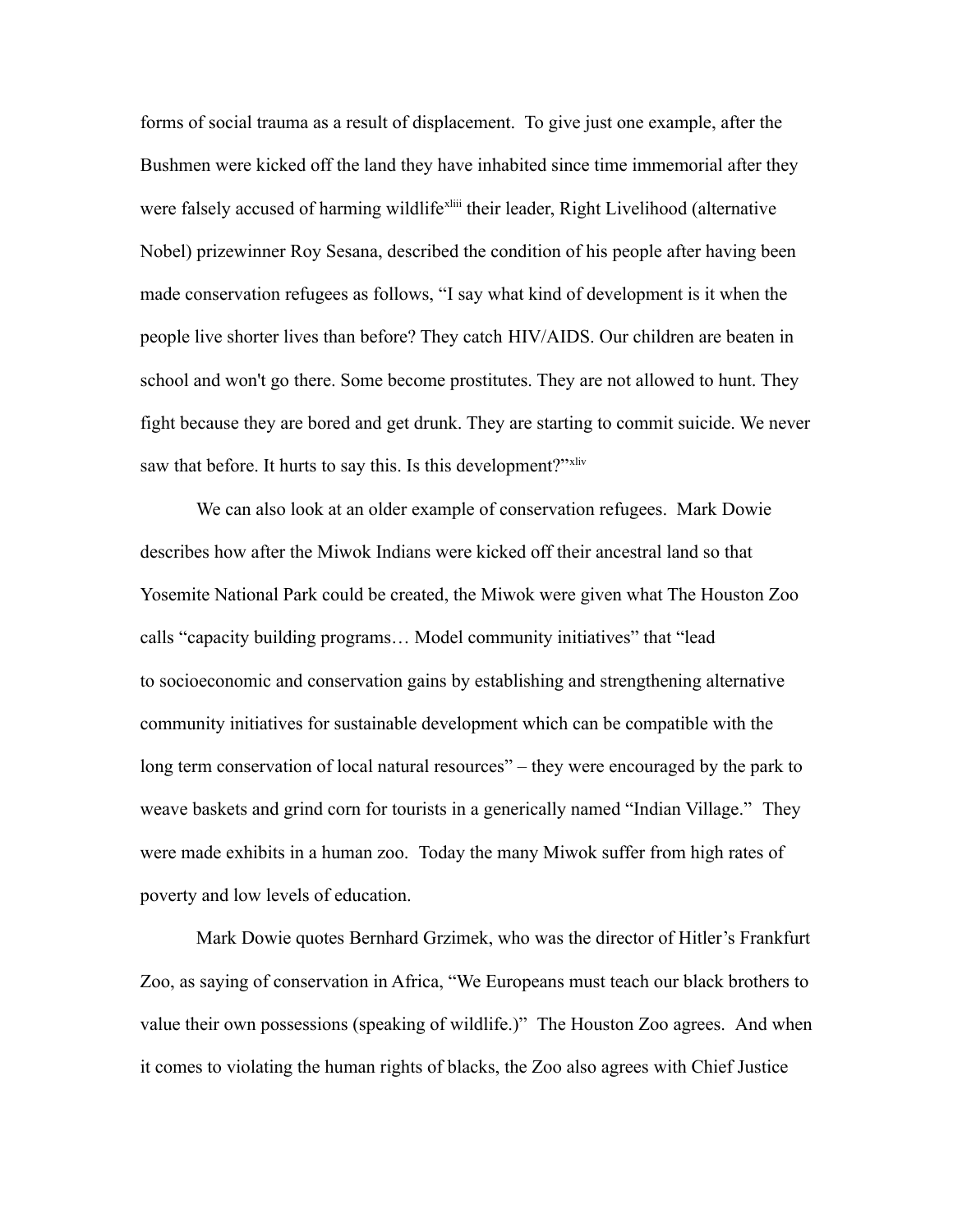Roger B. Taney who stated, during the infamous Dred Scott case, that blacks "had no rights which the white man was bound to respect." The Houston Zoo, through The African Forest, is espousing the belief that its perfectly fine to displace Africans and make them refugees. After all, in the eyes of the Zoo, Africans don't have land rights. They don't have human rights. They're simply another group of creatures in the zoo. The Houston Zoo has made it explicitly clear that it doesn't consider indigenous African to be worthy of human respect or human rights. As people of conscious we cannot let assaults on the humanity of African indigenous peoples or any other groups go unchallenged. Stephen Corry, the Director of Survival International, says of the situation of conservation refugees "What is happening to these people is not some kind of inevitable doom; it is a crime, and must be resisted."<sup>[xlv](#page-39-3)</sup>

When I was a student at Dartmouth, artist Fred Wilson put together an installation in our campus museum called "So Much Trouble in the World - Believe it or Not!" that addressed the issue of human zoos. The treatment of Ota Benga, pygmies, and other indigenous peoples by human zoos was highlighted and condemned. The tone of the installation was one of disbelief, inviting museum patrons to wonder at the scale of the absurdity and cruelty of the distant past. One of the main sentiments of museum visitors seemed to be, "Wow, people did things that were beyond the pale back then!"

In discussing the legacy of human zoos, Pascal Blanchard, Nicolas Bancel, and Sandrine Lemaire say, "Many aspects of colonial history remain inaudible today. They are impossible to accept in a country that is only just beginning to face this traumatic past.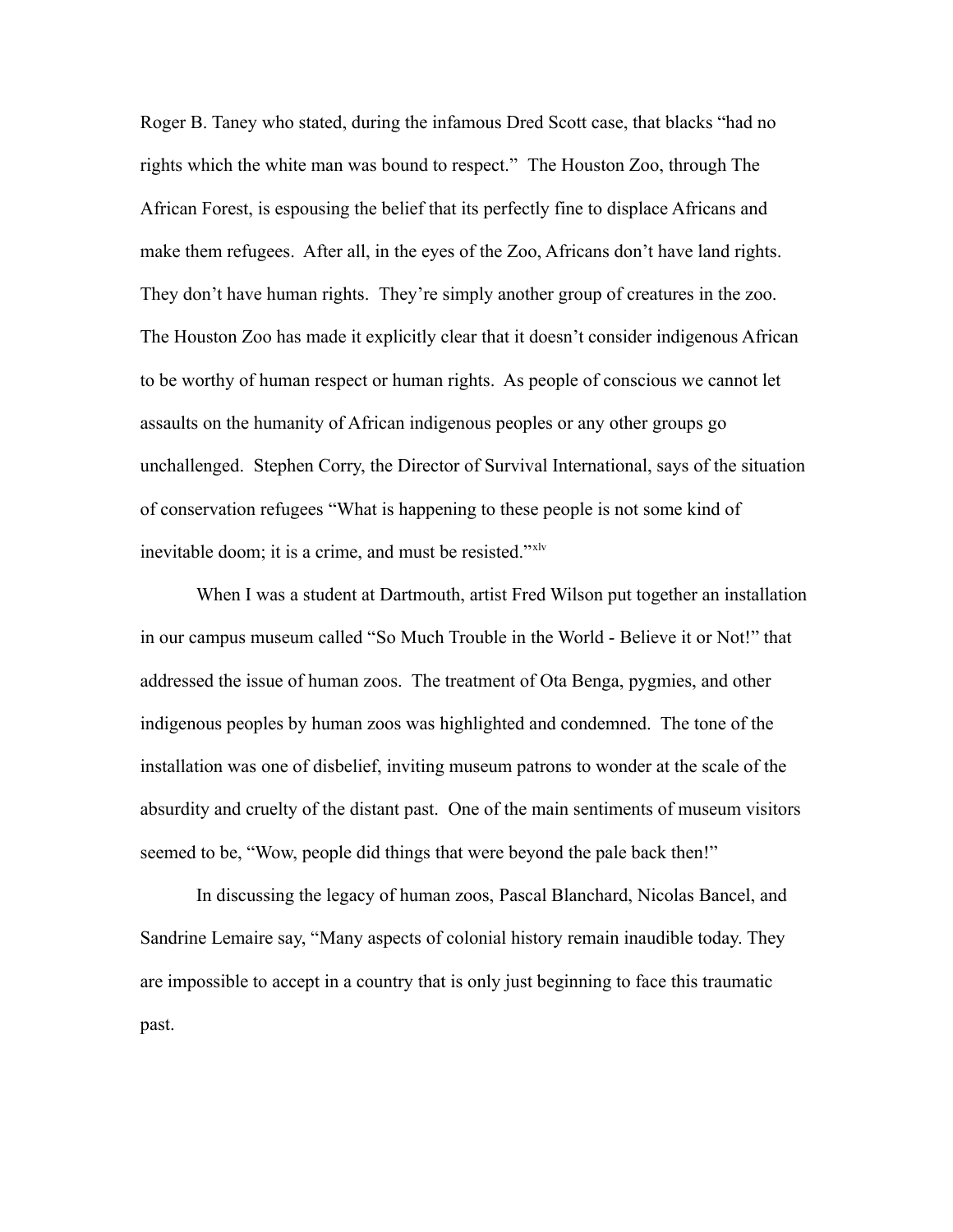"The example of the human zoos allows us to trace the entire process through which popular (and colonial) racism penetrated Western society.

"Human zoos, the incredible symbols of the colonial period and the transition from the nineteenth to twentieth century, have been completely suppressed in our collective history and memory.

"Are we capable of accepting what these human zoos say about our culture, our mentalities, our subconscious, and our collective psyche? For countries that insist on human equality, and not least Republican France with its values handed down from the French revolution, these human zoos, ethnological fairs, or 'native villages' remain difficult subjects to deal with."

Kurt Jonassohn adds, "…people who must have visited these human zoos in their childhood deny any memory of these experiences." For those who study human zoos, they are a shameful part of the past, an episode of history almost too terrible to remember. The Houston Zoo thinks human zoos are a tradition to continue.

Africans and indigenous people being made refugees by the West is imperialism and a violation of human rights. Human zoos are one of imperialism's favorite tools. A one sentence summary of this paper would be this: The Houston Zoo, which is funded by corporations notorious for destroying the environment, harming wildlife, violating human rights, and creating conservation/wildlife parks by making Africans and other indigenous peoples conservation refugees, is creating a human zoo called The African Forest that supports and promotes the creation/continuation of conservation parks *and* the attendant perpetuation of the conservation refugee crisis. This paper was not meant to be a journey through historical or present day manifestations of prejudice, but a call to action.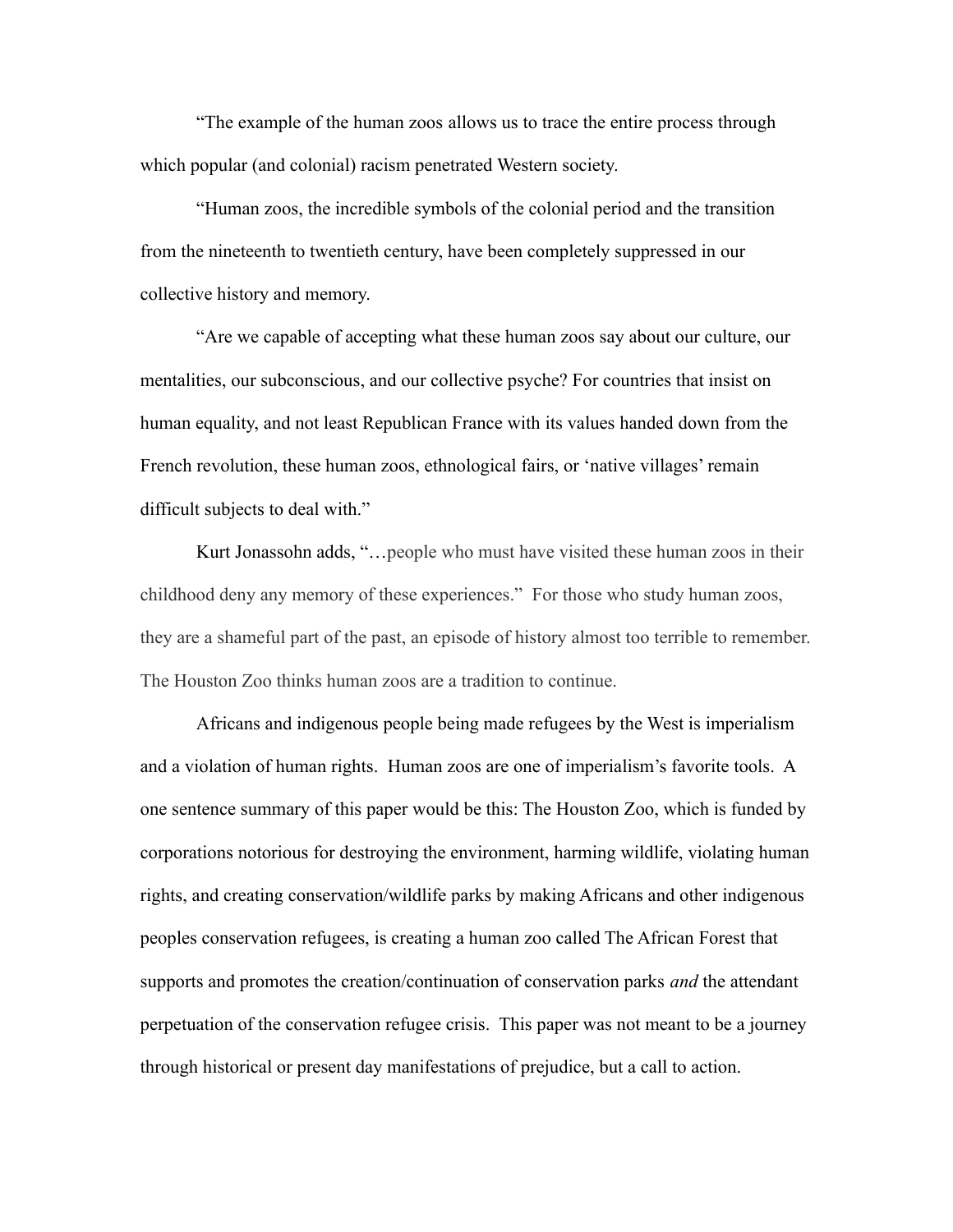Please consider opposing The African Forest, human zoos, and the

creation/perpetuation of the conservation refugee crisis in one or more of the following

ways:

- 1. Tell the Houston Zoo you are against The African Forest human zoo and the creation of conservation refugees as well as the continuation of the conservation refugee crisis by contacting the Houston Zoo here: [http://houstonzoo.com/contact/.](http://houstonzoo.com/contact/) Tell the Houston Zoo that you will boycott zoos that host human zoos and/or make/keep Africans conservation refugees. If you have an affiliation, credential, or detail about yourself you feel is relevant, feel free to mention it i.e. a university you work for, a social justice group you work with, being indigenous (black or not), African, or of African descent, being a parent or educator, etc. **Be sure to send a copy of your message to [nohumanzoo@yahoo.com](mailto:nohumanzoo@yahoo.com) so that we have a record of your letter in case the Zoo doesn't respond and to prevent the Zoo from deciding to claim that no one is protesting.**
- 2. Send your name and, if you want, affiliation to [nohumanzoo@yahoo.com](mailto:nohumanzoo@yahoo.com) if you want to be put on a petition stating, "We, the undersigned, do not support The African Forest human zoo, the creation of conservation refugees, or the continuation of the conservation refugee crisis."
- 3. Raise awareness about The African Forest through your website, blog, email list, livejournal, etc. and encourage others to write the Zoo and sign the petition.
- Please be aware that, naturally, the letter you send or your signature on the petition may be made public.
- The original version of this paper is twice as long and has much more information. If you would like the full version of this paper email [nohumanzoo@yahoo.com.](mailto:nohumanzoo@yahoo.com)

Thank you so much for your help!

For more information (in no particular order) see: "African Culture and the

Human Zoo" by Prof. Dr. Nina Glick Schiller, Dr. Data Dea, and Markus Hoene (PhD

candidate at the time the paper was written) at

[http://www.eth.mpg.de/events/current/pdf/1120750934-01.pdf;](http://www.eth.mpg.de/events/current/pdf/1120750934-01.pdf) *"*Uproar trails plans to

exhibit Africans in a German zoo*"* by Uduma Kalu of the Nigerian newspaper *The*

*Guardian* at [http://www.antropologi.info/blog/Arkiv/En-](http://www.antropologi.info/blog/Arkiv/En-2005/AfricanVillageGuardianNigeria)

[2005/AfricanVillageGuardianNigeria;](http://www.antropologi.info/blog/Arkiv/En-2005/AfricanVillageGuardianNigeria) The Parade of the Vanquished by Jan Nederveen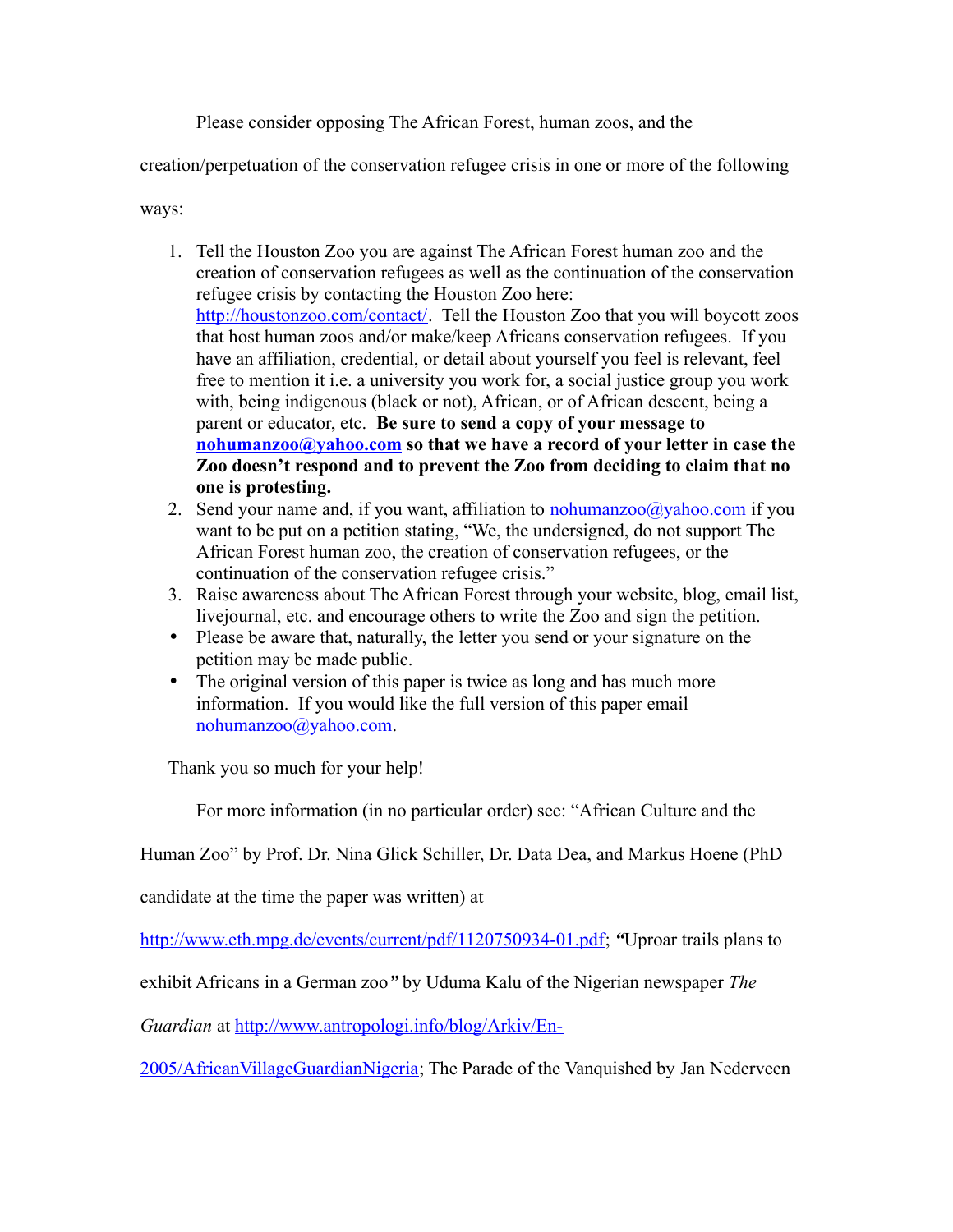Pieterse at [http://www.africansocieties.org/n4/eng/pieterse.htm;](http://www.africansocieties.org/n4/eng/pieterse.htm) *Biopiracy: The Plunder of Nature and Knowledge* by Vandana Shiva: *Paradigm Wars: Indigenous Peoples' Resistance to Globalization* edited by Jerry Mander and Victoria Tauli-Corpuz; and "On A Neglected Aspect Of Western Racism" by Kurt Jonassohn at

[http://migs.concordia.ca/occpapers/zoo.htm.](http://migs.concordia.ca/occpapers/zoo.htm)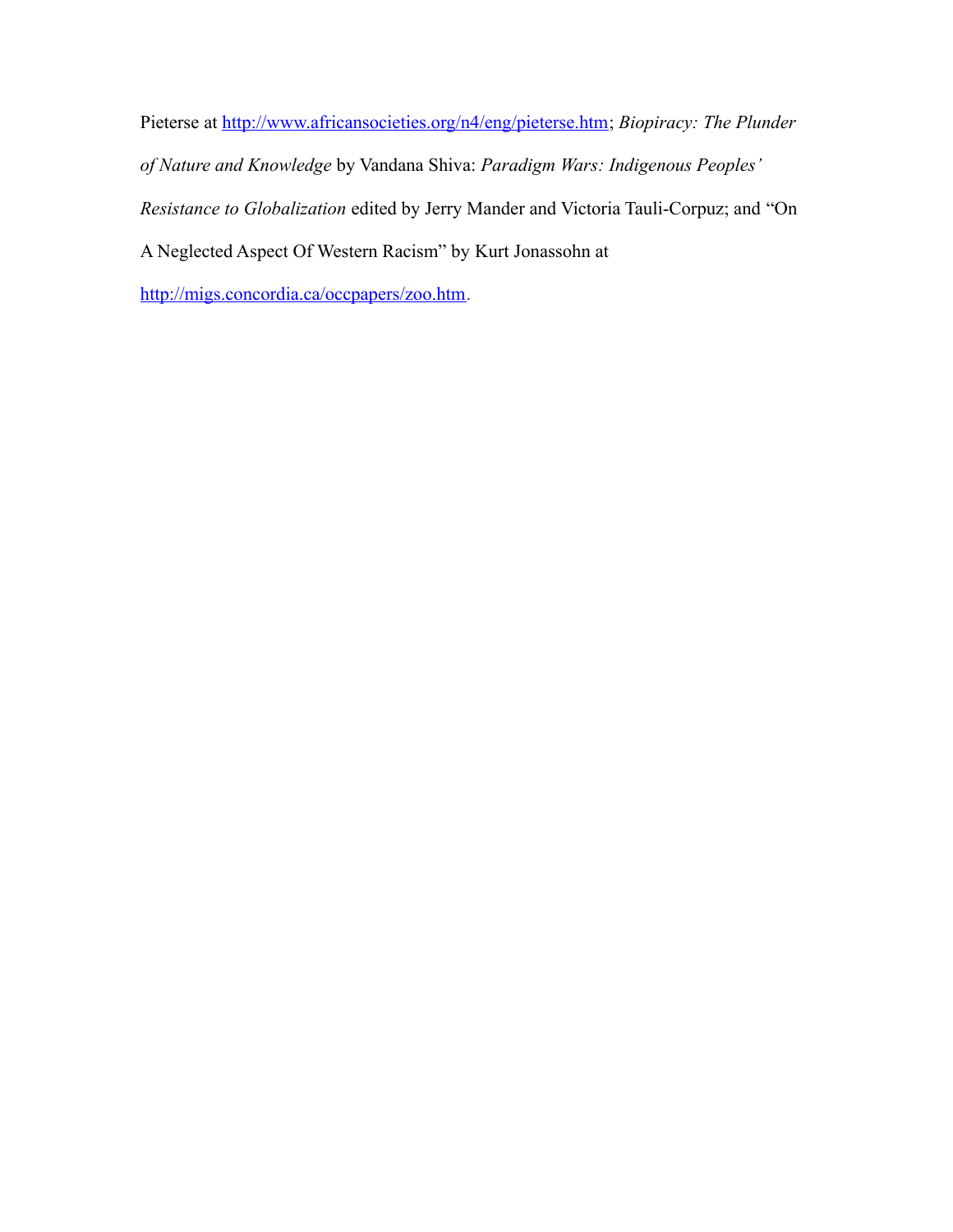<span id="page-38-0"></span><sup>i</sup>http://findarticles.com/p/articles/mi\_m2838/is\_n4\_v31/ai\_20425715/pg\_2/?tag=content;col1

<span id="page-38-1"></span> $\frac{1}{2}$  http://www.politicalaffairs.net/article/articleview/2274/1/134/

<span id="page-38-3"></span><span id="page-38-2"></span>iii The National Museum of the American Indian: Critical Conversations edited by Amy Lonetree and Amanda Cobb iv [http://www.houstonzoo.org/naming-opportunities/,](http://www.houstonzoo.org/naming-opportunities/)

http://www.houstonzoo.org/attachments/wysiwyg/3/NamingOppsFeb3.pdf

<span id="page-38-4"></span><sup>v</sup> <http://www.africansocieties.org/n4/eng/pieterse.htm>

<span id="page-38-5"></span>vi *The Quest for Environmental Justice* : *Human Rights and the Politics of Polution* edited by Robert Bullard vii[http://www.nytimes.com/2006/08/06/nyregion/thecity/06zoo.html?](http://www.nytimes.com/2006/08/06/nyregion/thecity/06zoo.html?_r=1&ex=1155009600&en=c2cc9b84edc068cd&ei=5087%0A)

<span id="page-38-6"></span>

[\\_r=1&ex=1155009600&en=c2cc9b84edc068cd&ei=5087%0A](http://www.nytimes.com/2006/08/06/nyregion/thecity/06zoo.html?_r=1&ex=1155009600&en=c2cc9b84edc068cd&ei=5087%0A)

<span id="page-38-7"></span> $\overline{v}$ iii [http://archives.lesoir.be/peut-on-exposer-des-pygmees%A0-une-initiative-prise-a\\_t-20020727-Z0M3QG.html?query=](http://archives.lesoir.be/peut-on-exposer-des-pygmees%A0-une-initiative-prise-a_t-20020727-Z0M3QG.html?query=%22Peut-on+exposer+des+Pygm%E9es%3F%22&firstHit=0&by=10&sort=datedesc&when=-1&queryor=%22Peut-on+exposer+des+Pygm%E9es%3F%22&pos=0&all=1&nav=1) [%22Peut-on+exposer+des+Pygm%E9es%3F%22&firstHit=0&by=10&sort=datedesc&when=-1&queryor=%22Peut](http://archives.lesoir.be/peut-on-exposer-des-pygmees%A0-une-initiative-prise-a_t-20020727-Z0M3QG.html?query=%22Peut-on+exposer+des+Pygm%E9es%3F%22&firstHit=0&by=10&sort=datedesc&when=-1&queryor=%22Peut-on+exposer+des+Pygm%E9es%3F%22&pos=0&all=1&nav=1)[on+exposer+des+Pygm%E9es%3F%22&pos=0&all=1&nav=1](http://archives.lesoir.be/peut-on-exposer-des-pygmees%A0-une-initiative-prise-a_t-20020727-Z0M3QG.html?query=%22Peut-on+exposer+des+Pygm%E9es%3F%22&firstHit=0&by=10&sort=datedesc&when=-1&queryor=%22Peut-on+exposer+des+Pygm%E9es%3F%22&pos=0&all=1&nav=1)

<span id="page-38-8"></span>ix<http://www.bostonherald.com/news/national/politics/view.bg?articleid=1013180>

<span id="page-38-9"></span><sup>x</sup> The Zoo might also try to claim it has the support of African peoples. As Dr. Sylvester Ogbechie, a Nigerian man, notes at <http://www.antropologi.info/blog/Arkiv/En-2005/AfricanVillageGuardianNigeria> "The ultimate irony is, of course, as someone pointed out, that the Zoo will not find any shortage of Africans to act as objects in these exhibits, since all they need to do is go to some impoverished Francophone African country and cart in the usual number of "tribal" entities who always seem to be too willing to trade in their dignity for the right to be exhibited as animals. I don't say the above lightly but my research on Western exhibitions of Africans shows that the largest number of African peoples included in such exhibits mostly seem to come from Francophone Africa (and also from Cameroon which was a former German colony). "The colonial mentality and complete subjugation of these people to the myth of white supremacy is absolutely abhorrent, which is why I am not too fond of research in my own field that focuses on these areas. They are too easily spoken for, and

too often the wrong thing is said in that process."

<span id="page-38-10"></span>xi <http://www.scienceblog.com/cms/americans-still-linking-blacks-apes-15428.html>

<span id="page-38-11"></span>xii <http://preview.niot.org/blog/brooklyn-parent-what-do-you-do-when-your-child-being-bullied> (The article notes Malik Jones is a pseudonym.)

<span id="page-38-12"></span>xiii http://www.telegraph.co.uk/news/worldnews/northamerica/usa/barackobama/5799568/Dresden-zoo-forced-to-renameprimate-called-Obama.html

<span id="page-38-13"></span>xiv http://www.denverpost.com/breakingnews/ci\_9587847

<span id="page-38-14"></span>xv <http://contexts.org/socimages/2009/09/03/concerns-about-racism-are-weird/>

- <span id="page-38-15"></span>xvi <http://www.racialicious.com/2009/12/22/die-already-king-kong-racism-lady-gaga-edition/>
- <span id="page-38-16"></span>xvii Ibid.
- <span id="page-38-17"></span>xviii http://www.splcenter.org/search/apachesolr\_search/forums

<span id="page-38-18"></span>xix http://www.stormfront.org/forum/showthread.php?t=480150

<span id="page-38-19"></span>xx http://www.stormfront.org/forum/showthread.php?t=317405

<span id="page-38-20"></span>xxi http://www.houstonzoo.org/en/photos/albums/v/63

<span id="page-38-21"></span>xxii http://www.chron.com/disp/story.mpl/breaking/6551657.html

<span id="page-38-22"></span>xxiii [http://www.swaraj.org/shikshantar/openlettertopope\\_english.htm](http://www.swaraj.org/shikshantar/openlettertopope_english.htm)

<span id="page-38-23"></span>xxiv [http://www.racismreview.com/blog/2010/02/26/majoring-in-minstrelsy-white-students-blackface-and-the-failure-of](http://www.racismreview.com/blog/2010/02/26/majoring-in-minstrelsy-white-students-blackface-and-the-failure-of-mainstream-multiculturalism/)[mainstream-multiculturalism/](http://www.racismreview.com/blog/2010/02/26/majoring-in-minstrelsy-white-students-blackface-and-the-failure-of-mainstream-multiculturalism/)

<span id="page-38-24"></span>xxv http://www.ienearth.org/carbontrading1.html

<span id="page-38-25"></span>xxvi <http://www.swaraj.org/shikshantar/rethinkMDGs.pdf>

<span id="page-38-26"></span>xxvii [http://www.africultures.com/anglais/articles\\_anglais/43blanchard.htm](http://www.africultures.com/anglais/articles_anglais/43blanchard.htm)

<span id="page-38-27"></span>xxviii *The Quest for Environmental Justice* : *Human Rights and the Politics of Polution* edited by Robert Bullard

<span id="page-38-28"></span>xxix <http://www.planeta.com/planeta/99/1199globalizationrt.html>

<span id="page-38-29"></span>xxx http://www.port.ac.uk/special/france1815to2003/chapter6/interviews/filetodownload,18533,en.pdf

<span id="page-38-30"></span>xxxi <http://www.survivalinternational.org/news/699>

<span id="page-38-31"></span>xxxii <http://www.survivalinternational.org/material/20>

<span id="page-38-32"></span>xxxiii <http://www.survivalinternational.org/news/93>

<span id="page-38-33"></span>xxxiv <http://www.planeta.com/planeta/99/1199globalizationrt.html>

<span id="page-38-34"></span>xxxv <http://www.nextbillion.net/news/ecotourism-greedy-lover-or-savior>

<span id="page-38-35"></span>xxxvi [http://www.forestpeoples.org/documents/ifi\\_igo/wb\\_ips\\_uganda\\_may00\\_eng.shtml](http://www.forestpeoples.org/documents/ifi_igo/wb_ips_uganda_may00_eng.shtml)

<span id="page-38-36"></span>xxxvii Conservation Refugee by Mark Dowie

<span id="page-38-37"></span>xxxviii http://commonsblog.org/archives/000578.php

<span id="page-38-38"></span>xxxix <http://www.treehugger.com/files/2008/10/green-inc-book.php>

<span id="page-38-39"></span>xl http://www.houstonzoo.org/donors/

<span id="page-38-40"></span>xli http://www.orionmagazine.org/index.php/articles/article/161/